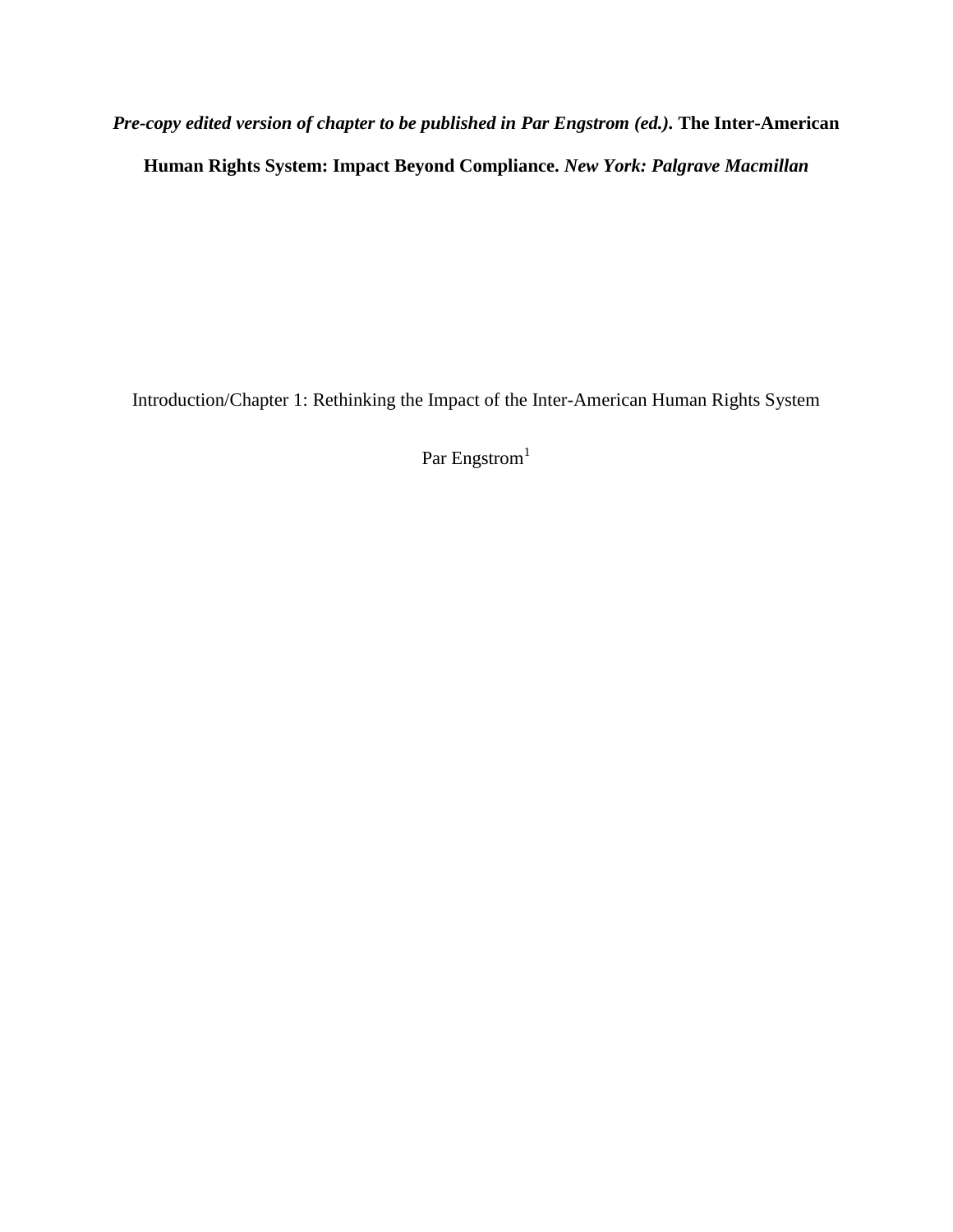# **Introduction**

In the growing historiography of international human rights regional institutions remain marginalised. This is regrettable; not least because the richness of regional human rights experiences offers us important insights into the enduring attraction of human rights around the world. A regional perspective on human rights gives us a better sense of their diversity and the contentious political struggles that underpin them than what tends to prevail in the burgeoning literature proclaiming the endtimes (Hopgood, 2014) or twilight of human rights (Posner, 2014). Nowhere can this be better seen than in the Americas, where the Inter-American Human Rights System (IAHRS, or the System) emerged to play a vanguard role in the development of the modern international human rights regime. Since the creation of the Organization of American States (OAS) in 1948, the IAHRS has been a central actor in the promotion and defense of human rights in the Americas. In difficult and politically divisive situations, such as the rise of the dictatorships in South America and the civil wars in Central America, the Inter-American Commission on Human Rights (IACHR) and, subsequently, the Inter-American Court of Human Rights (IACtHR) have handed down decisions that have guided the activities of human rights advocacy groups and informed states' human rights practices throughout the region. Today, the IAHRS continues to shape the regional human rights agenda, as it provides legal, institutional and political tools in efforts to address the region's myriad pressing human rights issues.

A critical assessment of the Inter-American System's impact has become increasingly important. This is not least due to the growing demands on the System. The number of complaints submitted to the IAHRS against states by individuals and organisations across the region have been continually rising over the last two decades. In the last 15 years or so the Commission has admitted more than 15,000 petitions. It has also published an extensive range of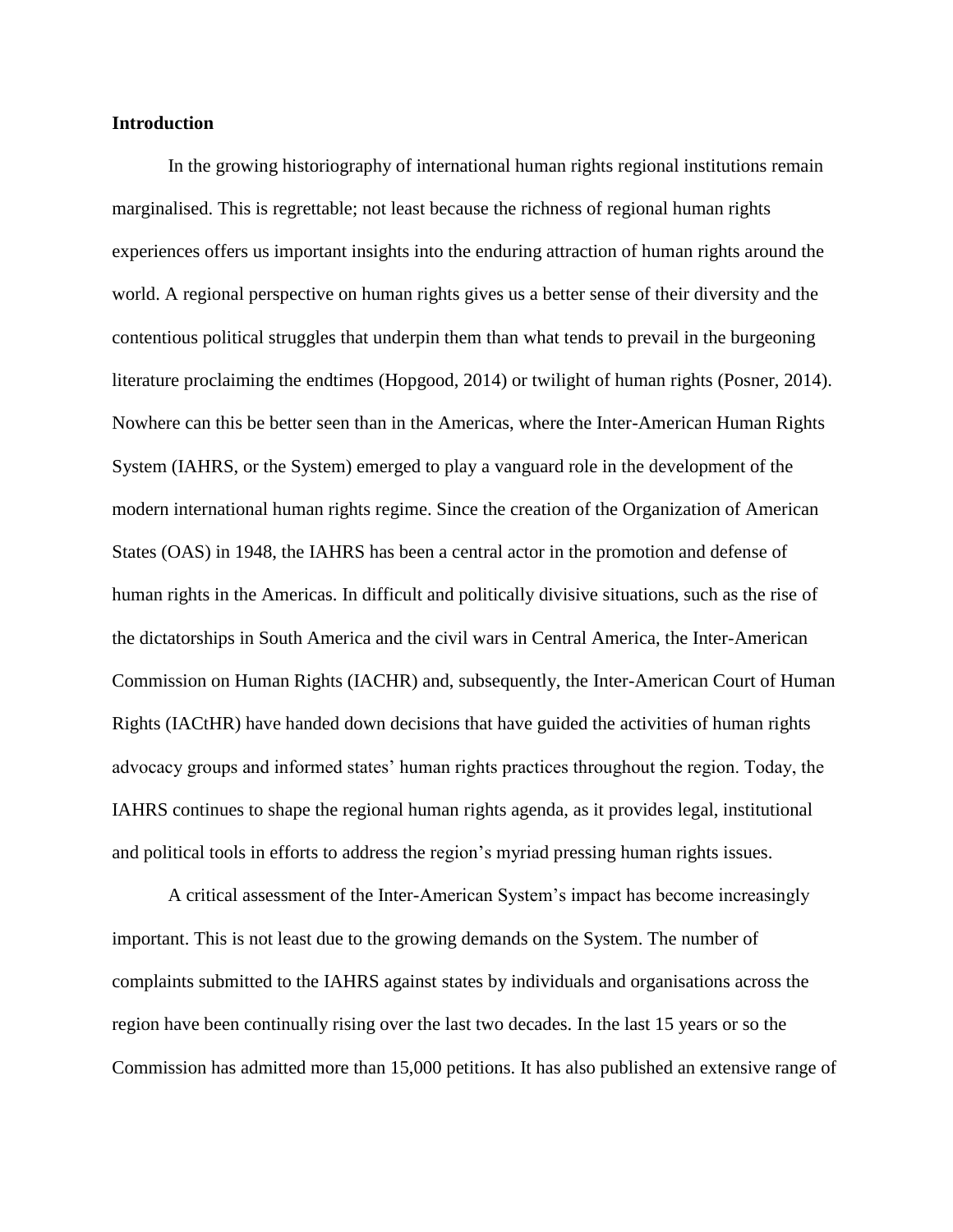thematic reports on contemporary regional human rights challenges, and conducted numerous country visits. Meanwhile, the Court has handed down rulings in over 170 cases since its first hearings in 1979, with its caseload rising significantly in recent decades. The expansion of the IAHRS has been accompanied by strident criticisms by OAS member states that have challenged its legitimacy and authority. For many, such criticism is at least partly triggered by the System's influence on sensitive human rights matters in the region. Nonetheless, the undeniable political challenges facing the IAHRS, and human rights globally, require a re-evaluation of existing institutions and strategies (Alston, 2017). A regional human rights system, such as the IAHRS, is well placed to respond to the prevailing conditions in its region and to fill in the gaps left behind by shifting global patterns of power. In addition, it is long overdue for scholars of human rights and international law and institutions to pay closer attention to the IAHRS. While scholars are slowly recognising that international human rights standards are conditioned by regional diversity and traditions (Hafner-Burton & Ron, 2013), the limited scholarship on regional human rights systems tends to focus on the European Court of Human Rights. There is therefore a pressing need to bring the IAHRS into scholarly debates on human rights.

This book advances a reconceptualization of how the Inter-American System matters. It is often commented that the IAHRS suffers from a compliance crisis. Governments in the region, in this view, generally refuse to abide by, or simply ignore, the rulings and decisions issued by the Inter-American Commission and the Court. This, it is argued, demonstrates the limited, or indeed, non-existent impact of the IAHRS in ways that undermine its legitimacy and authority. The prevailing view of the IAHRS in the literature therefore depicts it as weak and ineffectual. This volume challenges this perspective on the IAHRS by providing an important corrective to top-down compliance models of international human rights law. The main animating theme of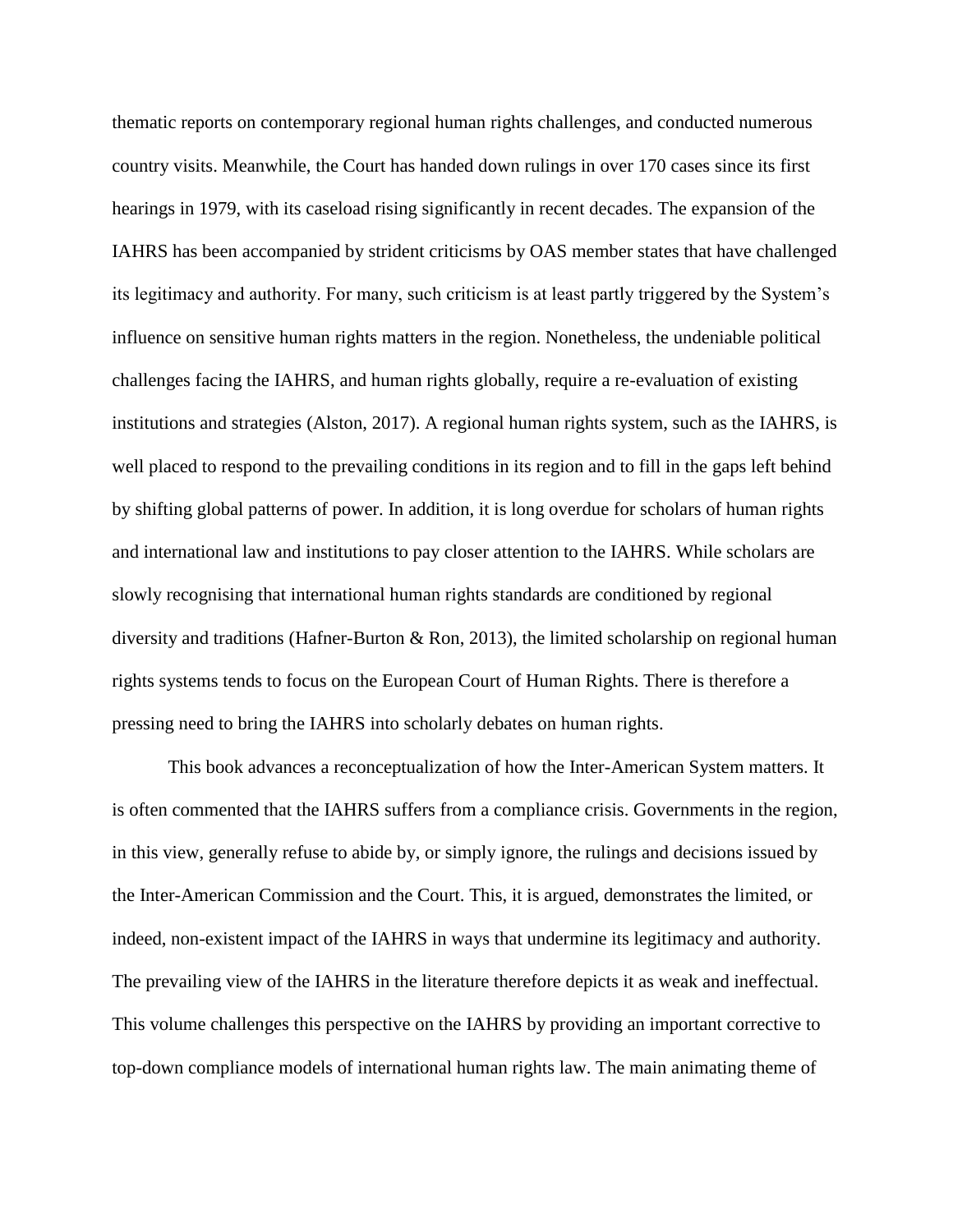this book is that to understand the impact of the IAHRS, and the continuing demand for it from across the region of Latin America, in particular, we need to look beyond rule compliance. Through a variety of methodological approaches and empirical examples, the chapters in this book find that the IAHRS is activated by domestic actors and institutions in ways that transcend traditional compliance perspectives and that have the potential to meaningfully alter politics and to provoke positive domestic human rights change (Alter, 2014). Taken together, the contributions to this book reveal the IAHRS to be arguably the most dynamic, and under-studied, component of the international human rights system, and should therefore be of interest to human rights scholarship beyond the Americas.

This chapter introduces the central themes of the book and is divided into three parts. The first part identifies key gaps in existing human rights scholarship, particularly in relation to the IAHRS, and makes the case for the need to go beyond conventional compliance models of international human rights. The second part outlines three core perspectives on the System's impact on human rights and it offers a synthesis of the key findings of the volume. Building on these insights, the final part provides reflections on the future prospects of the System by locating it in its broader global context.

## **The Inter-American Human Rights System Beyond Compliance**

There are long-standing concerns for the yawning gap between the human rights standards enshrined in international legal agreements and the lived experiences of people whose rights have been or are at risk of being violated. To many, this gap between rights 'on paper' and rights in practice constitutes an existential threat to the legitimacy of the international human rights regime. Hopgood (2014), for example, argues that international human rights have failed in practice and that those concerned with progressive social change will need to look elsewhere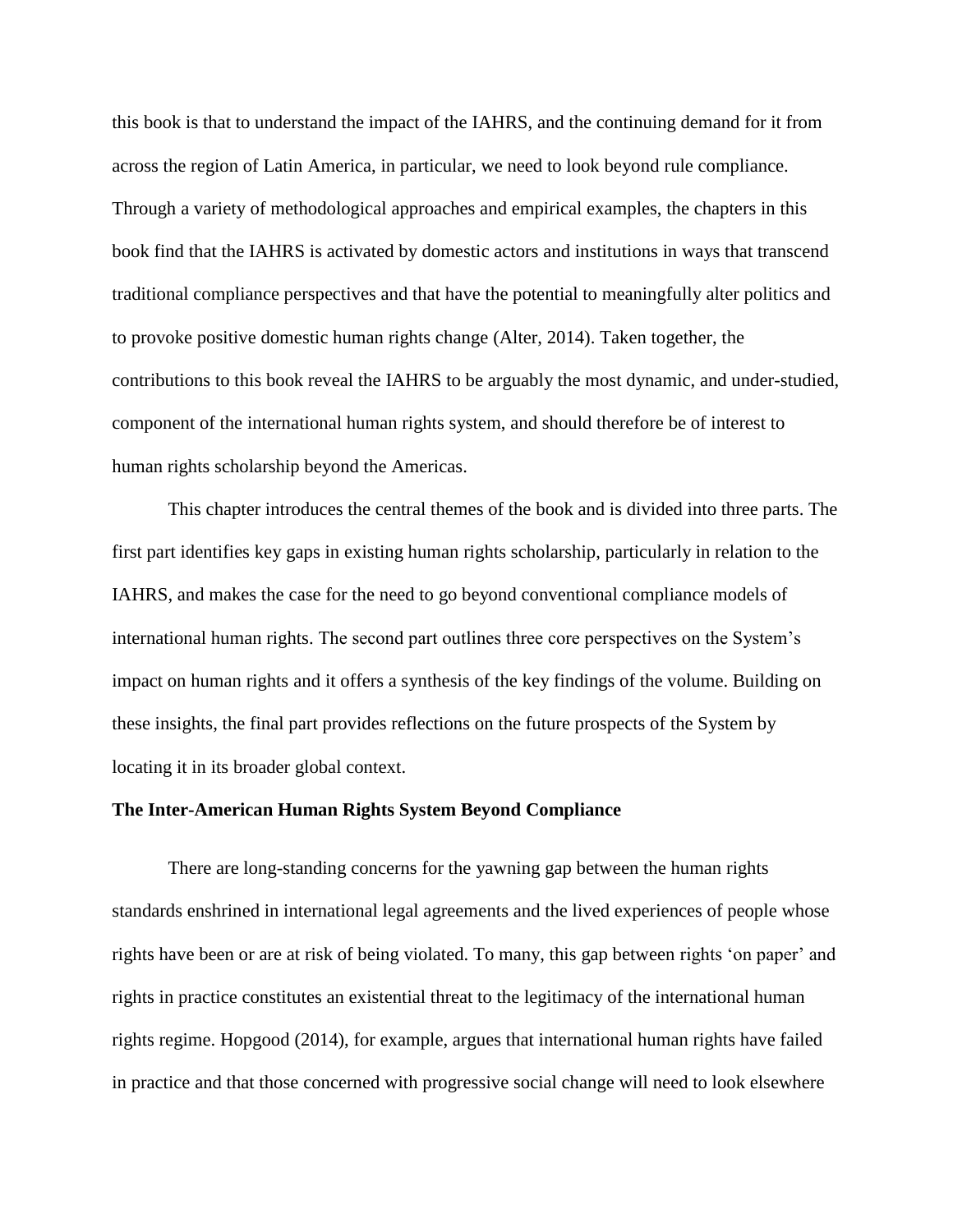for a legitimating normative framework. In the same vein, Posner (2014) argues that international human rights law was from the outset practically designed to fail. It is clearly true that ongoing massive human rights violations throughout the world represent painful reminders that the remarkable expansion of the international human rights regime since the 1970s in particular has not stopped human suffering. The burgeoning empirical human rights scholarship has cast doubt on the effectiveness of international human rights law in reducing violations.

Over most of the past decade, scholars have recognized that patterns of ratification do not map clearly onto states' patterns of human rights activity (Hathaway, 2002; Hafner-Burton & Ron, 2009). Rather, formal state ratification of human rights treaties is often followed by a protracted and contentious process of political struggle about the domestic implementation of human rights norms. The concern with post-ratification effects of human rights treaties has shifted the attention of empirical human rights scholarship to the domestic politics of 'compliance' (Cardenas, 2007; Hillebrecht, 2014; Simmons, 2009; Goodman & Pegram, 2012; Hafner-Burton, 2013). Compliance usually refers to the implementation of treaty rules and decisions – rulings, recommendations - handed down by international human rights institutions (Grugel & Peruzzotti, 2012). Raustiala and Slaughter (2002, p. 539) argue that "most theories of compliance with international law are at bottom theories of behavioural influence of legal rules" and they define compliance as "a state of conformity or identity between an actor's behavior and a specified rule".

Yet, as the contributions in this book highlight, compliance perspectives on international human rights have substantial limitations in capturing the variety of effects of international human rights (Howse & Teitel, 2010). Analytically, there is an important distinction between 'compliance' and 'effectiveness' that is often glossed over in human rights and international law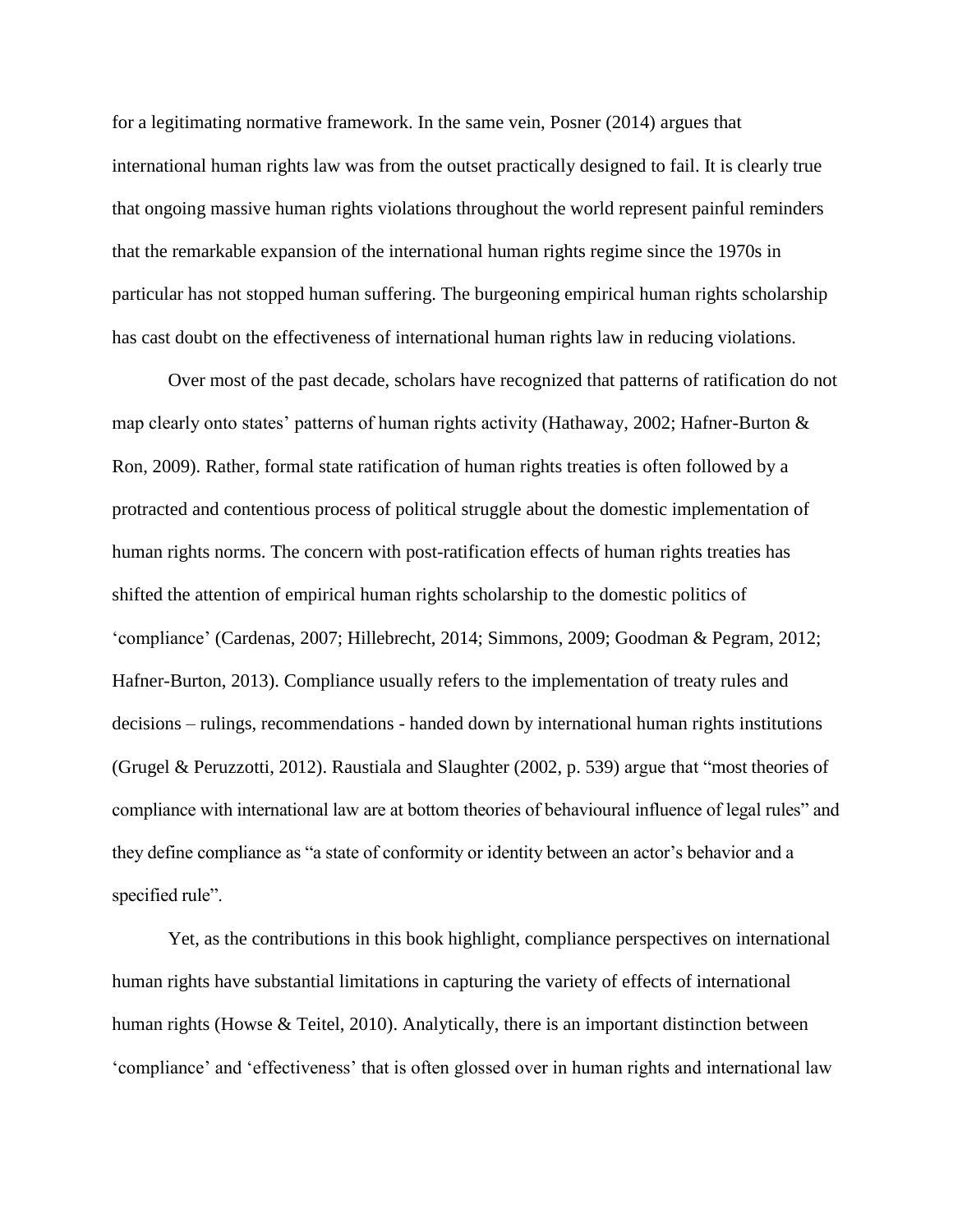scholarship. Effectiveness, rather than a limited focus on rule compliance, generally refers to the degree to which the international human rights institutions work to improve human rights conditions and decreases the likelihood of the repetition of abuses, while also providing satisfactory recourse to the victims. Compliance might be necessary for effectiveness, but it is not sufficient. For example, "high levels of compliance can indicate low, readily met and ineffective standards" or suggest that only compliant states joined the regimes in the first place (Fearon, 1998; Downs et al., 1996). Moreover, institutions with "significant non-compliance can still be effective if they induce changes in behavior" (Raustiala & Slaughter, 2002, p. 539). From this perspective, assessments of institutional effectiveness focus on the capacity of institutions to generate specific policies and the extent to which these are implemented through the passage of legislation, the creation or reform of domestic institutions that prove effective in attaining institutional objectives. Assessing compliance, then, may shed some light on the effectiveness of international human rights institutions, but it cannot tell the full story, and quite possibly, an exclusive focus on compliance risks being misleading.

The IAHRS demonstrates the inherent limitations of compliance models to understand the impact of international human rights. Compliance rates with both the Commission and the Court are generally low (González-Salzberg, 2010; Basch et al., 2010). And yet, the demand for the regional human rights system has never been higher, as its caseload continues to increase year by year. This may indicate that despite the low levels of compliance the System matters, particularly to those whose rights have been violated, and to those who are vulnerable to violations. It also suggests potentially significant effects of the IAHRS not captured in compliance rates that demand closer scrutiny. Moreover, the IAHRS matters even in ways that are not captured through an examination of the impact of individual rulings and decisions. For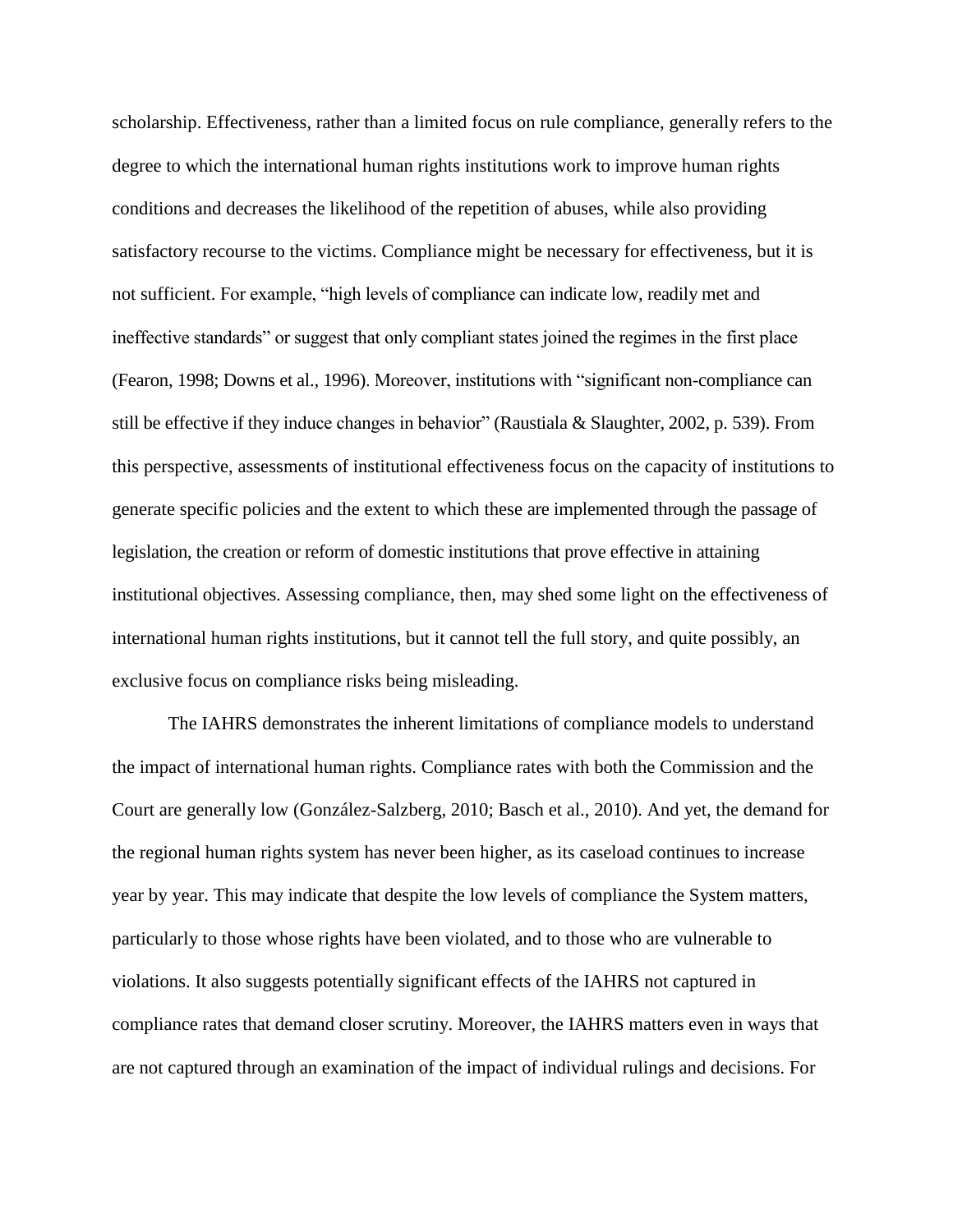example, domestic courts in the region regularly use the Inter-American Court's jurisprudence in its decision-making. This means that much of the litigation based on IAHRS norms and standards never even ends up formally in the System, as litigants can directly activate their rights domestically. Such activities are not registered in the System's caseload, but still represent a fundamental way in which the IAHRS impacts on domestic human rights. Similarly, domestic legislatures in many countries frequently debate and develop legislation based on rights enshrined in the American Convention. And law schools across the Americas increasingly teach the law and jurisprudence of the Inter-American System. In short, the IAHRS matters not only beyond rule compliance, but even beyond the individual cases that end up before the System Hence, as understood in this book, compliance is narrower than impact in that while the former focuses on implementation of individual judicial rulings, the latter adopts a broader understanding of impact to include indirect effects such as ideational change and empowerment of local actors.<sup>2</sup>

To date, however, these 'extra-compliance' effects are poorly understood. This is partly explained by the lack of empirically-driven and theoretically informed scholarship on the IAHRS, as well as a dearth of systematic comparative analysis. The empirically-minded research on the IAHRS that does exist has almost exclusively focused on the Inter-American Court and it has adopted narrow rule compliance perspectives to assess its effects.<sup>3</sup> In part the limited empirical scholarship on the IAHRS can be attributed to the inherent difficulties in researching the System. A major challenge in assessing the impact of the IAHRS is the absence of adequate data to allow for the development of reliable indicators and measurements of the effects of the System. Existing IAHRS scholarship has been hampered by the inherent difficulties for individual researchers to catalogue, systematize, and process the vast empirical material on the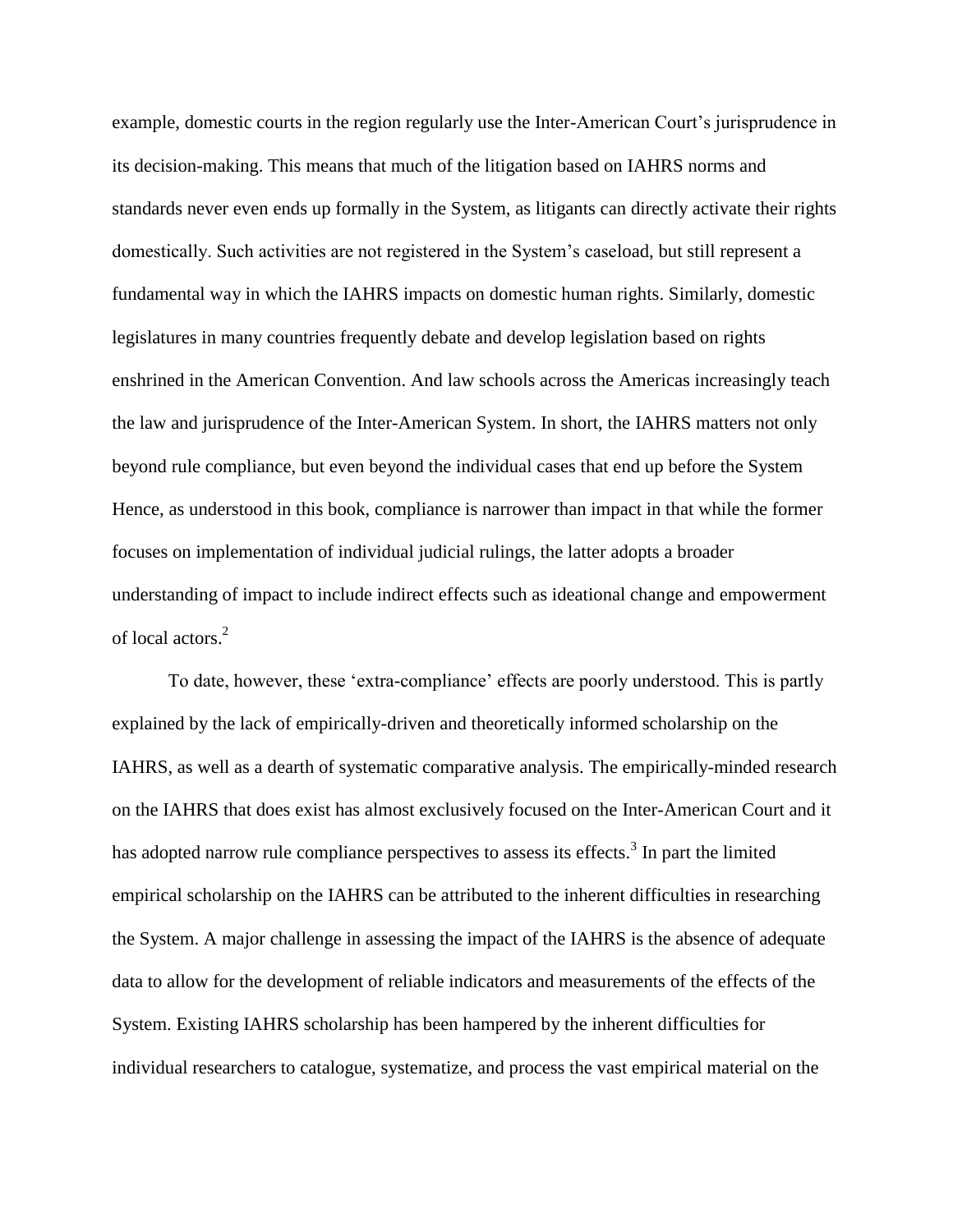IAHRS. Facing legal, budgetary and political constraints, the material publically available on the Commission and the Court is limited. This is a particularly pressing problem with regards to institutional mechanisms such as precautionary measures and friendly settlements, where data is even less available than for other areas, such as Court judgments. One of the key contributions of this book therefore is to contribute with several original datasets and empirical data/materials to the study of the IAHRS.

Moreover, there has been limited theoretical depth and cross-disciplinary dialogue in the scholarship on the IAHRS. The existing literature on the IAHRS is dominated by legal scholars, many of whom combine their scholarship with personal involvement with the IAHRS and/or advocacy activities before the System. This law-dominated and practitioner-oriented literature tends to focus on questions of the System's legal and institutional development, jurisprudence, and descriptive accounts of IAHRS activity.<sup>4</sup> Despite the important insights provided by these contributions, this literature generally includes little reference to wider disciplinary debates within and across social science and legal scholarship. It tends to be anecdotal in character and uncritically accepts or leaves implicit a range of theoretical assumptions. The contributors to this book bring insights from a variety of different disciplines beyond law to the study of the IAHRS.

It is on this basis that this book develops a contextual understanding of how the IAHRS influences the politics and struggles of actors and institutions seeking to advance the realisation of human rights and those who resist their efforts.<sup>5</sup> Specifically, the book explores the System's impact in three overlapping, yet distinct, dimensions. The first perspective on the IAHRS' impact focuses on the variable effects of the System's different institutional mechanisms. The normative and institutional development of the IAHRS has amplified the System's impact beyond compliance. The evolution of the IAHRS highlights its role in advancing, interpreting, and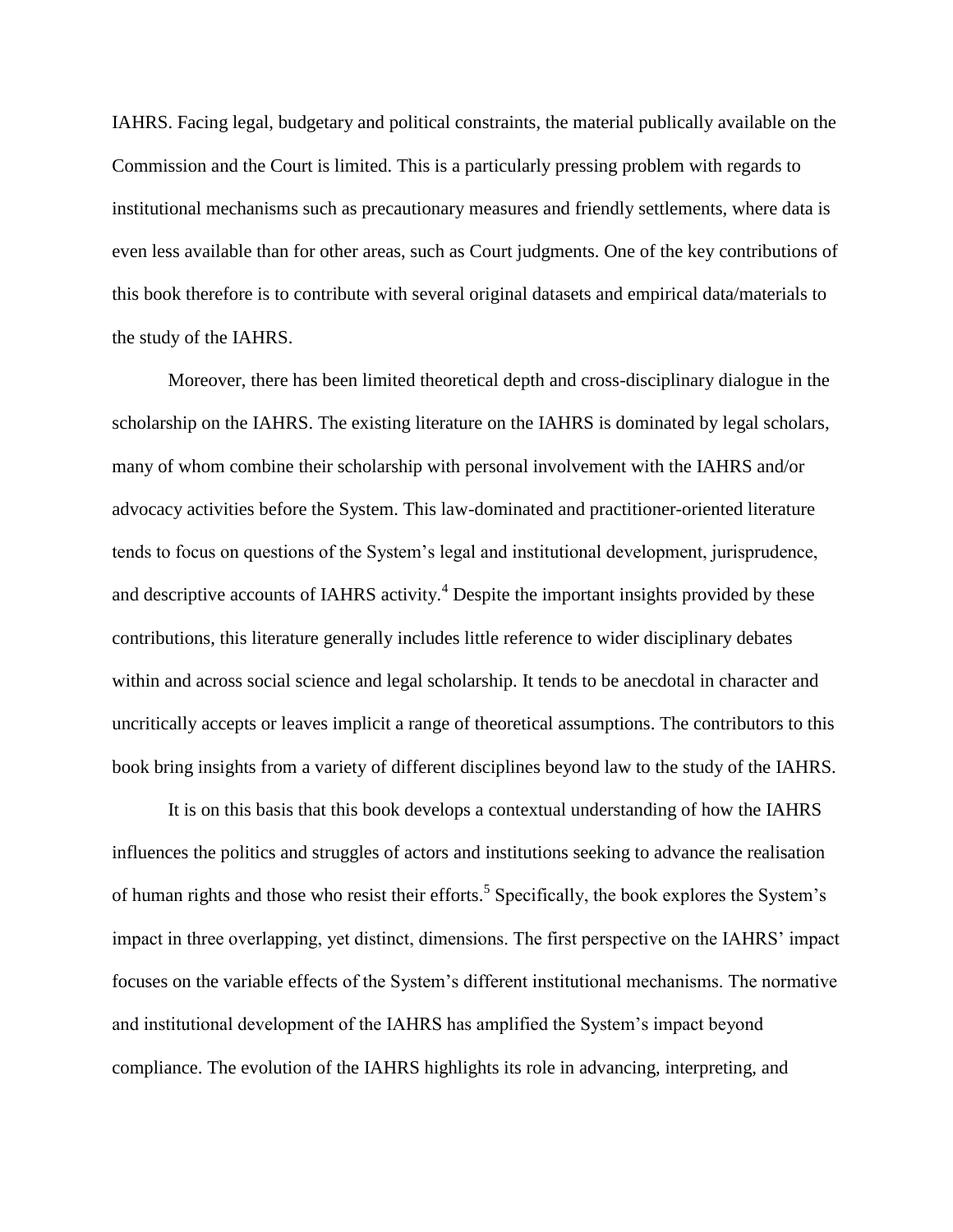enforcing human rights standards. In terms of rule-making both the Inter-American Commission and the Court perform a crucial function in the development of an increasingly expansive set of human rights standards. The Court has developed progressive human rights jurisprudence through its rulings. The Commission also serves an important function in this regard through its thematic reports, development of policy guidelines (ranging from, e.g. freedom of expression, rights of detainees, to LGBT rights); in other words, though its role in the development of soft law. The IAHRS has developed an extensive set of institutional mechanisms that serve important accountability functions. The IAHRS regularly monitors and evaluates states' human rights records. The Commission in particular, has developed a set of tools in addition to individual cases that range from public diplomacy in the form of press releases, public hearings, onsite visits, interim measures (precautionary mechanisms), to behind the scenes negotiations with state officials and individual petitioners. When exclusively seen from a top-down perspective, however, these are weak accountability mechanisms. There are no enforcement mechanisms in place to hold states responsible for implementation to account. For example, there is no clearly mandated oversight body, such as the Council of Europe's Committee of Ministers in the European human rights system. Nonetheless, as the chapters in this book demonstrate, accountability can operate through various channels, including primarily domestic accountability mechanisms – e.g. in the form of mobilisation of public opinion around specific cases, raising awareness through media strategies, and domestic litigation processes.

The second perspective on the IAHRS' impact concerns its influence on domestic political and judicial actors and institutions. Generally marginalized by rule compliance models is the System's increasing insertion into domestic policy, legislative, and judicial debates beyond responses to rulings in individual cases. The normative and institutional evolution of the IAHRS,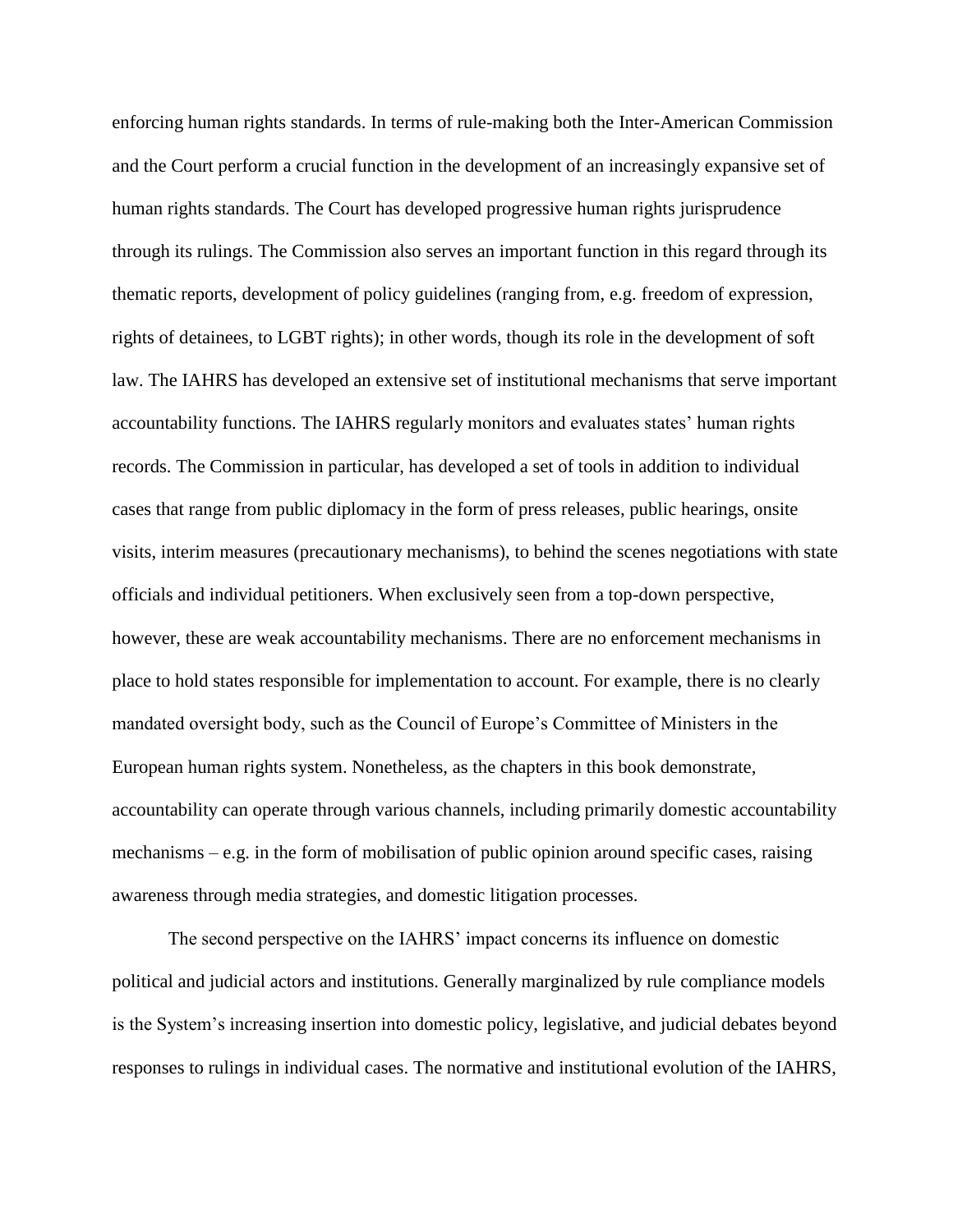as highlighted above, has led to increased and regular interactions between the System and domestic political processes and national legal orders. The IAHRS provides opportunities for domestic and transnational human rights actors to bring pressure for change in their domestic political and legal systems. We therefore need to better understand how the System affects actors and structures political relationships. Three particularly significant dimensions in this regard are assessed in this book: the role of the IAHRS in stimulating human rights mobilisation; how regional human rights standards and the Inter-American Court's jurisprudence are shaping domestic constitutional debates, litigation strategies, judicial thinking and practice; and the role of state institutions in the effective implementation of IAHRS rulings, recommendations and human rights standards.

The third perspective adopted in this book focuses on how domestic political contexts, and particularly resistance to human rights, mediate the impact of the IAHRS. The regional context of Latin America has the potential to offer scholarship and advocacy significant insights into how human rights politics works in practice. In the region, sustained human rights activism has strengthened processes of socialization in many societies, but rule-consistent behaviour as predicted by earlier human rights scholarship has not materialised (Risse et al., 1999). Understanding such partial outcomes requires a more contextualised grasp of Latin American societies and rights-violating groups, perpetrators, and the political support they enjoy. Such perspectives allow a better understanding of many contemporary human rights violations in Latin America, and elsewhere, that are occurring in the context of weak and fragile states where state responsibility for violations is difficult to establish. In this regional context, even where and when genuine political will may exist, implementation is often hamstrung by a state infrastructure ill-equipped to fulfil its function across the national territory (O'Donnell, 1993).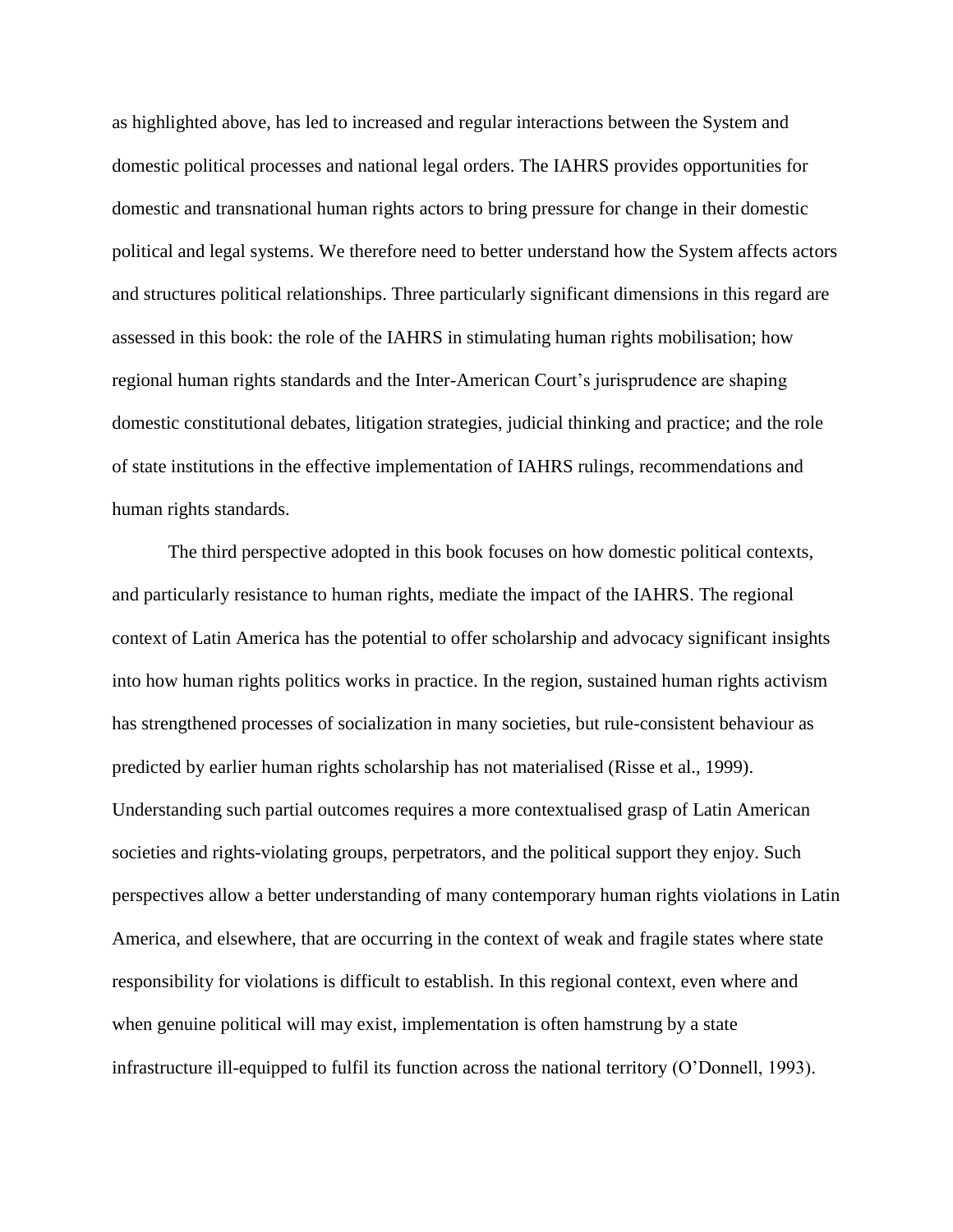Attention to context also highlights the political contestation of human rights. The domestic impact of international human rights norms is invariably mediated by their broader norm salience in local contexts (Goodale & Engle Merry, 2007).

The impact of the IAHRS on domestic human rights, in other words, as understood in this book is characterised by prolonged and contested political and socio-legal processes. The complexities of studying such pathways of impact are clearly considerable and require a collaborative effort of the kind manifested in this volume. The contributions to this book illustrate the advantages of multidisciplinary and comparative research that pool together diverse methods and findings from both scholars and practitioners. The analysis in this book is also comprehensive in that it considers not only the Inter-American Court, but also the Inter-American Commission, which tends to be marginalised in scholarly assessments of the System. The book, moreover, includes authors from around the world whose experiences and expertise are complementary, and who cover often overlooked cases and sub-regions (such as Brazil and Central America) when examining the impact of the Inter-American System. It is precisely this diversity of perspectives on the IAHRS that gives the book its character and that hopefully contributes to a deeper understanding of the System's impact.

# **Perspectives on the Impact of the Inter-American Human Rights System**

The book is organised in three parts that each adopts a distinct, yet complementary, analytical perspective on the impact of the IAHRS. The three chapters in the first part of the book examine the impact of institutional mechanisms developed by the Inter-American Commission. These include the Commission's individual petition mechanism, as well as littlestudied cases of friendly settlements and precautionary measures, and confirm the existence of effects that reach beyond the degree of state compliance in individual cases. The chapter by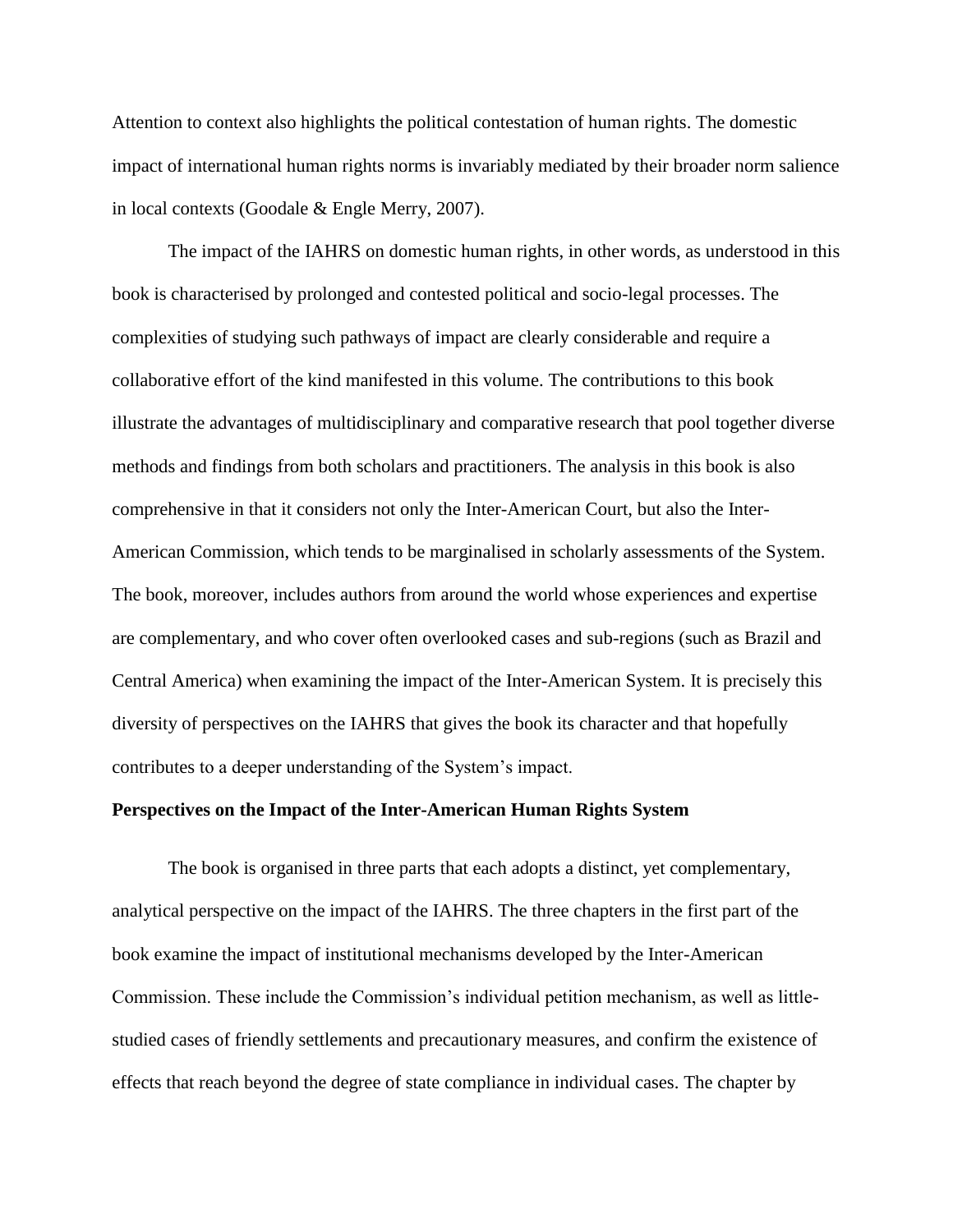Engstrom and Low analyse the impact of the Commission's individual petition mechanism. Based on an empirical analysis of an original dataset of petitions submitted to the IACHR and indepth case studies of litigation strategies by human rights organisations (HROs), the authors demonstrate that HRO mobilisation have important effects beyond resolution of (or compliance in) individual cases. Drawing on theoretical insights from the social movements and legal mobilisation literature, Engstrom and Low argue that the IACHR offers crucial opportunities for HROs in their legal advocacy strategies both at home and abroad. Although the authors caution that the capacity of litigators to use the Commission's petition mechanism varies considerably, HROs that successfully mobilise the IAHRS "can add pressure on governments to adopt policies, implement legislative changes, and reform institutions that advance the realisation of rights; even in the absence of a formal ruling requiring them to do so."

The chapter by Saltalamacchia, Álvarez Martínez, Romero Castelán, and Urzúa Valverde, examines the effects of the use of friendly settlements as an alternative mechanism to contentious litigation. By examining an understudied IACHR mechanism that have been increasingly used in recent years, the authors find that although friendly settlement proceedings are generally not more efficient (in terms of time required to process cases), they are more effective (in terms of higher compliance rates) than the Commission's individual petition mechanism. Interestingly, the chapter also shows that friendly settlements may not only be effective, they can also generate more general effects beyond the directly affected victims in individual cases. That is, friendly settlement agreements between states and petitioners "are not necessarily limited to the benefit of single victims but can also give rise to preventive measures aimed at improving human rights protection in general". More generally, in addition to identifying effects beyond compliance in individual cases, the chapter also underlines the need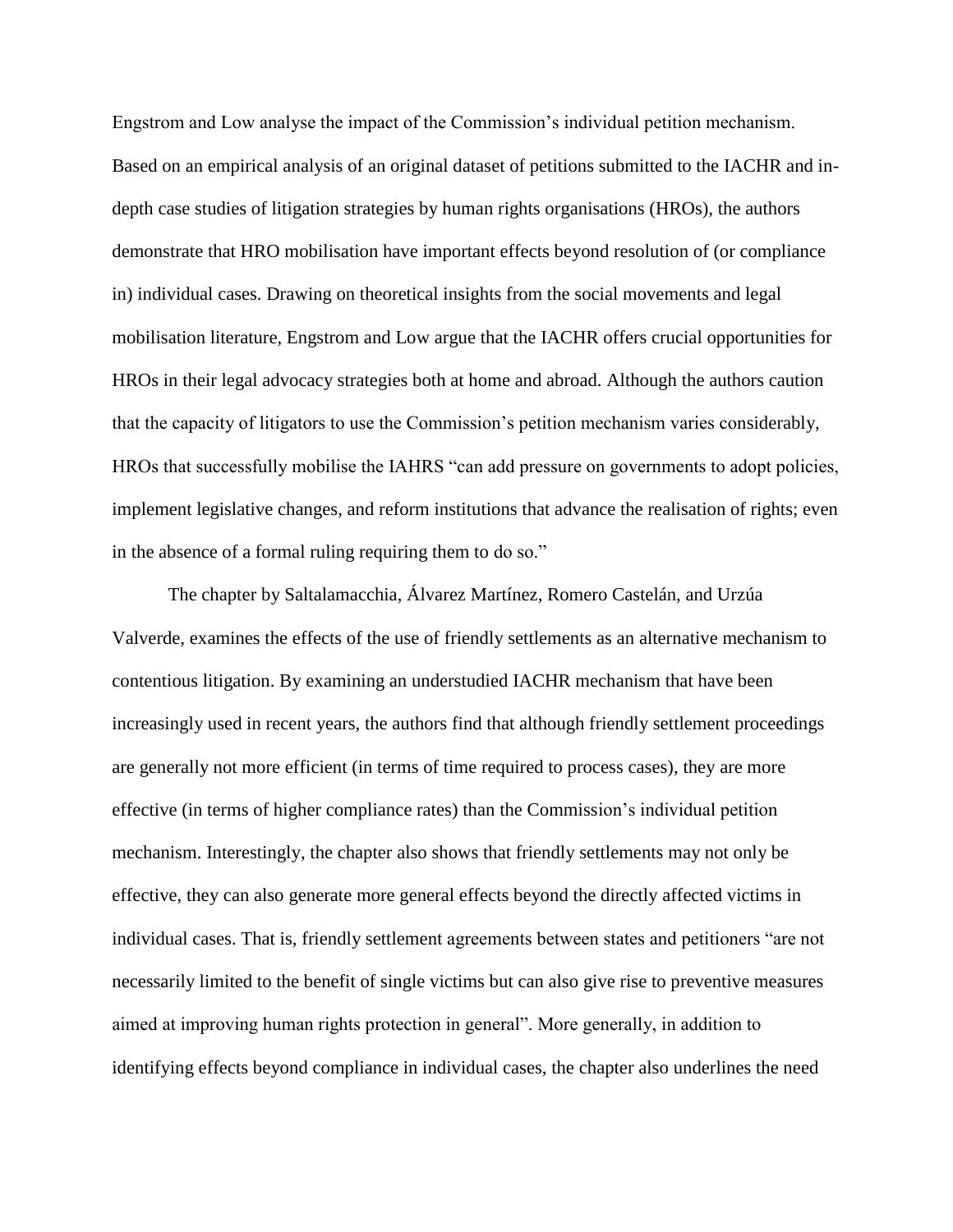for a more fine-grained analysis of compliance data. Specifically, the authors put the spotlight on the variation in 'compliance pull' between different IAHRS mechanisms.

The chapter by Burbano-Herrera assesses another under-studied mechanism of the Inter-American Commission, which has generated significant controversies in recent years: precautionary measures (PMs). Burbano-Herrera investigates the impact of PMs to protect persons deprived of liberty; the group that have been most prominently subjected to PMs. As a form of interim measure in international law, PMs are designed to respond to rights violations in time-sensitive situations, where an urgent response is called for. The immediacy of these measures makes them particularly relevant to detainees, whose rights are particularly prone to violation due to the harrowing state of Latin America's detention facilities. In other words, the specific human rights issues of the rights of detainees and prison conditions discussed in the chapter represent a 'hard case', where the IACHR's impact could be expected to be limited. After all, improving conditions in places of detention requires structural changes that in turn depend on significant political will and institutional resources. Despite these challenges, the chapter illustrates how PMs may have positive direct impact on the intended beneficiaries in some cases, particularly when PMs generate publicity and media attention. Still, the overall assessment of the impact of PMs in the chapter is downbeat. Indeed, a significant take-away from the chapter's evaluation of PMs is that impact does not necessarily depend on compliance. Burbano-Herrera considers cases where PMs have been complied with in that a specific measure as ordered by the Commission has been implemented, but it did not have the intended effect of protecting the beneficiary from violations. Yet again, an exclusive focus on compliance risks obscuring the effects (and non-effects) of international human rights mechanisms.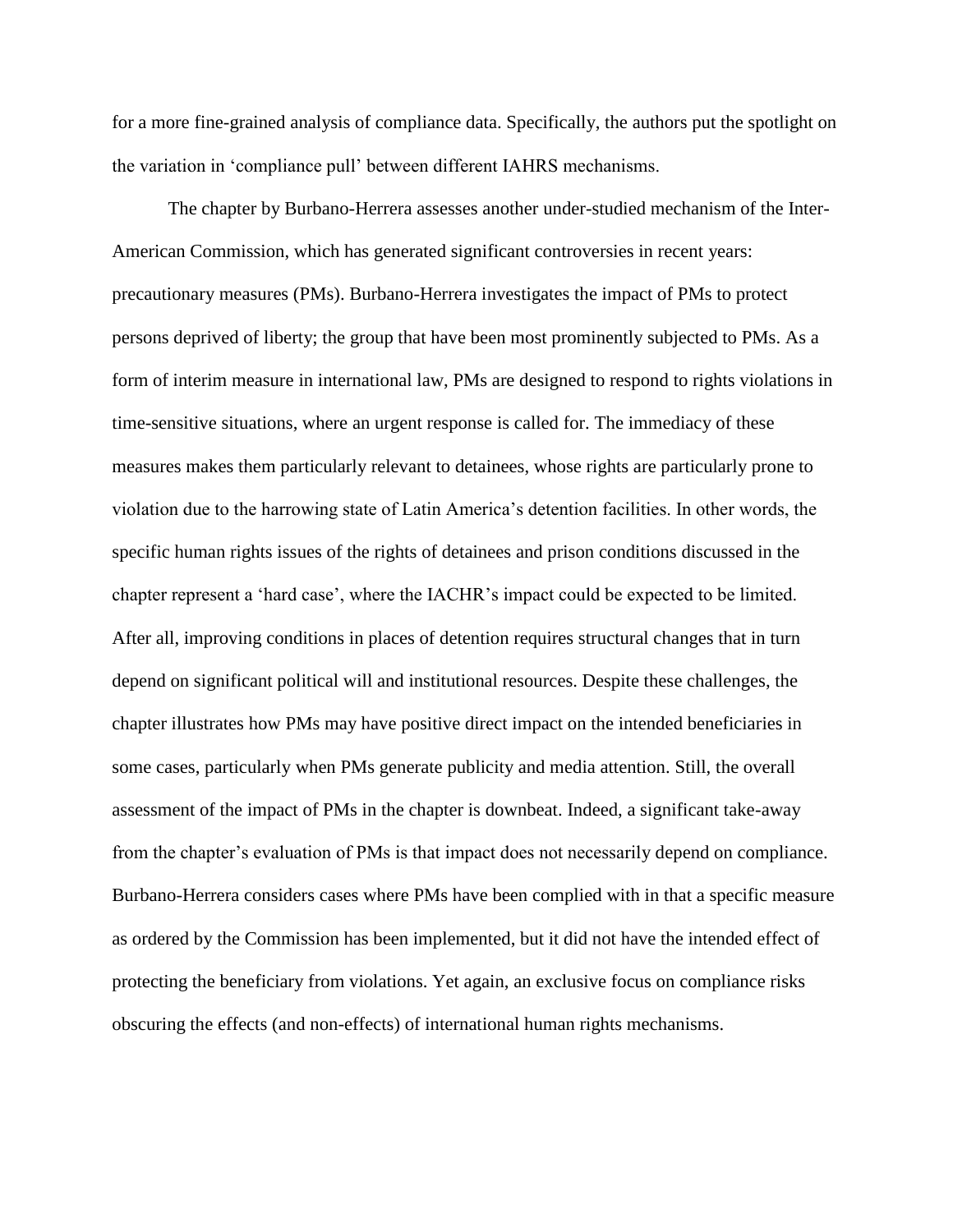The second part of the book focusing on domestic actors and institutions starts with a chapter by Torelly, which focuses on these judicial dynamics by examining how domestic judges shape the legal impact of the Inter-American Court's jurisprudence. Contrary to studies that emphasise the domestic constitutional status of international human rights law, Torelly argues that interpretive choices made by judges, in turn shaped by prevailing 'legal culture', explain the variable domestic impact of the Inter-American Court's jurisprudence. That is, the willingness and ability of domestic judges to consider and apply international human rights law determine the extent to which the IAHRS influences when and how fundamental rights are applied by domestic courts. Put differently, Torelly shows that assigning constitutional status to international legal provisions - as many Latin American constitutional reforms did during the 1990s – does not necessarily strengthen the impact of international human rights law; an informed and engaged domestic judiciary is a necessary condition for impact.

Torelly's chapter also illustrates that the interaction between domestic judicial interpretations and the Inter-American Court's jurisprudence often gives rise to hybrid solutions that combine domestic and international normative perspectives. Indeed, the internalization of IAHRS norms in national constitutions across the region has partially shifted how the System works in practice. Traditionally, the System has relied on various forms of political pressure from the IACHR, the OAS (not common), or (highly infrequently) other countries to ensure compliance with its decisions and judgements. At the domestic level, the targets of compliance pressures would mainly be the executive or the legislative. That is, processes of compliance with the IAHRS were dominated by the political branches of government. However, the increasing constitutionalization of human rights has established domestic court systems, as the links between constitutional principles and human rights in practice, as key arenas of human rights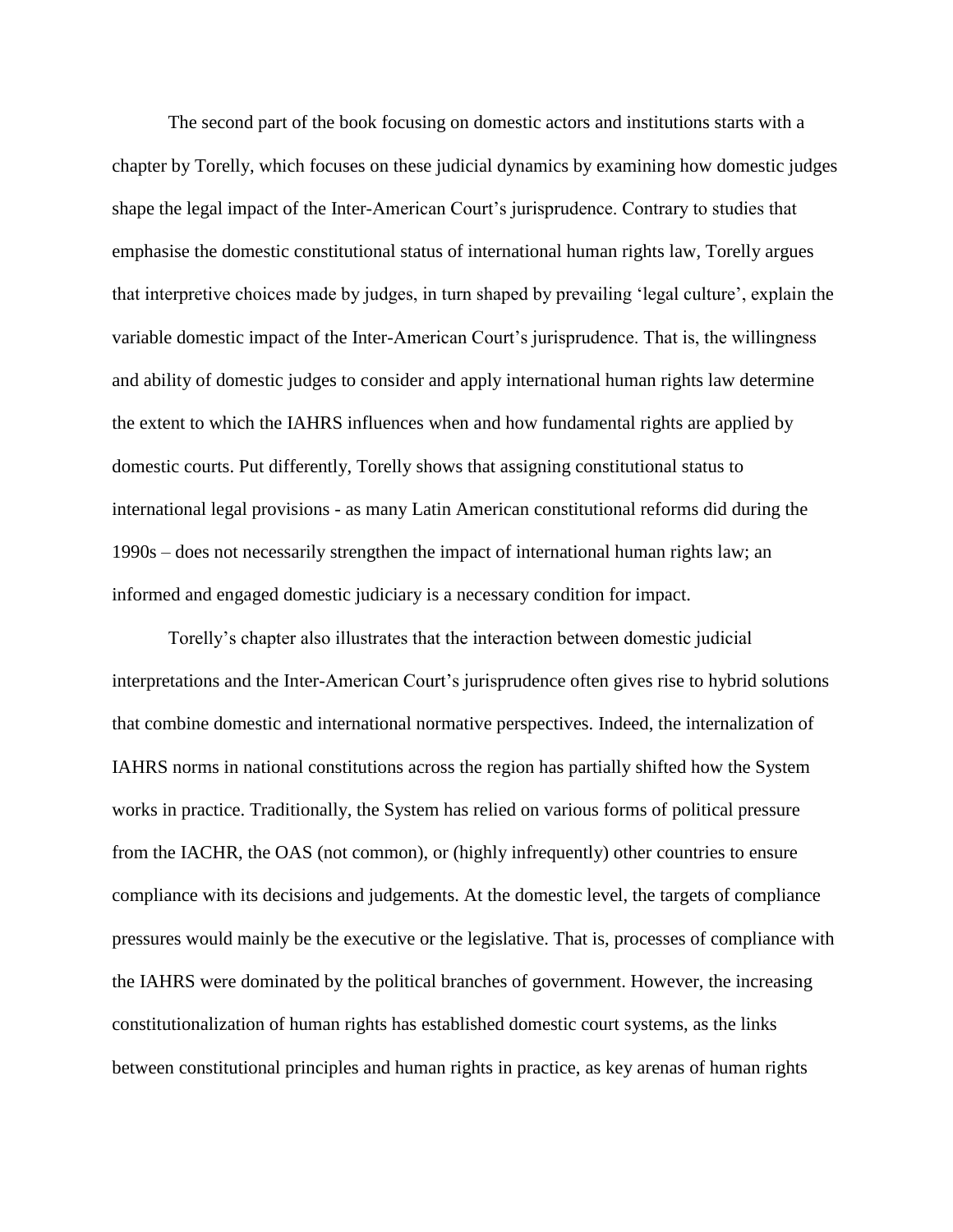politics.<sup>6</sup> There are also various pathways through which the procedures and norms of the IAHRS have become embedded in state bureaucracies. The increasing interaction with the IAHRS may strengthen the relative power of sections of the bureaucracy dealing with human rights, as well as encourage processes of socialization on the part of state officials involved. The impact of the IAHRS on public policy formulation and implementation is to a large extent a function of its embedment in state institutions, and whether the state has effectively organized its institutions in ways that provide effective remedies for human rights violations.

It is from this latter perspective that the chapter by Parra-Vera assesses how the IAHRS empowers domestic institutions, and shapes intra-state conflicts in support of progressive policy reforms. Specifically, the chapter examines a series of cases that illustrate the heterogeneity of Latin American states in their interactions with the IAHRS. Parra-Vera argues that "[w]hile a 'fragmented state' can reduce capacity to implement public policies which advance rights, particularly where these policies require coordinated action between different state entities, a 'heterogeneous state' offers a host of opportunities for identifying allies who can help push forward progressive human rights policies." The chapter examines the direct and indirect ways in which IAHRS decisions have strengthened state agencies facing domestic obstacles in driving forward human rights policies due to resistance from other sectors of the state itself. Such institutional empowerment has generally occurred in the context of inter-institutional conflicts, either between branches of the state or between different agencies in the same branch. Despite these notable changes in the institutional relationships between many Latin American states and the IAHRS, significant challenges facing substantive human rights reforms undoubtedly remain. Clearly, the System is dependent on the cooperation of state institutions for it to have an impact on human rights outcomes. But, general political will to accept the authority of the IAHRS, albeit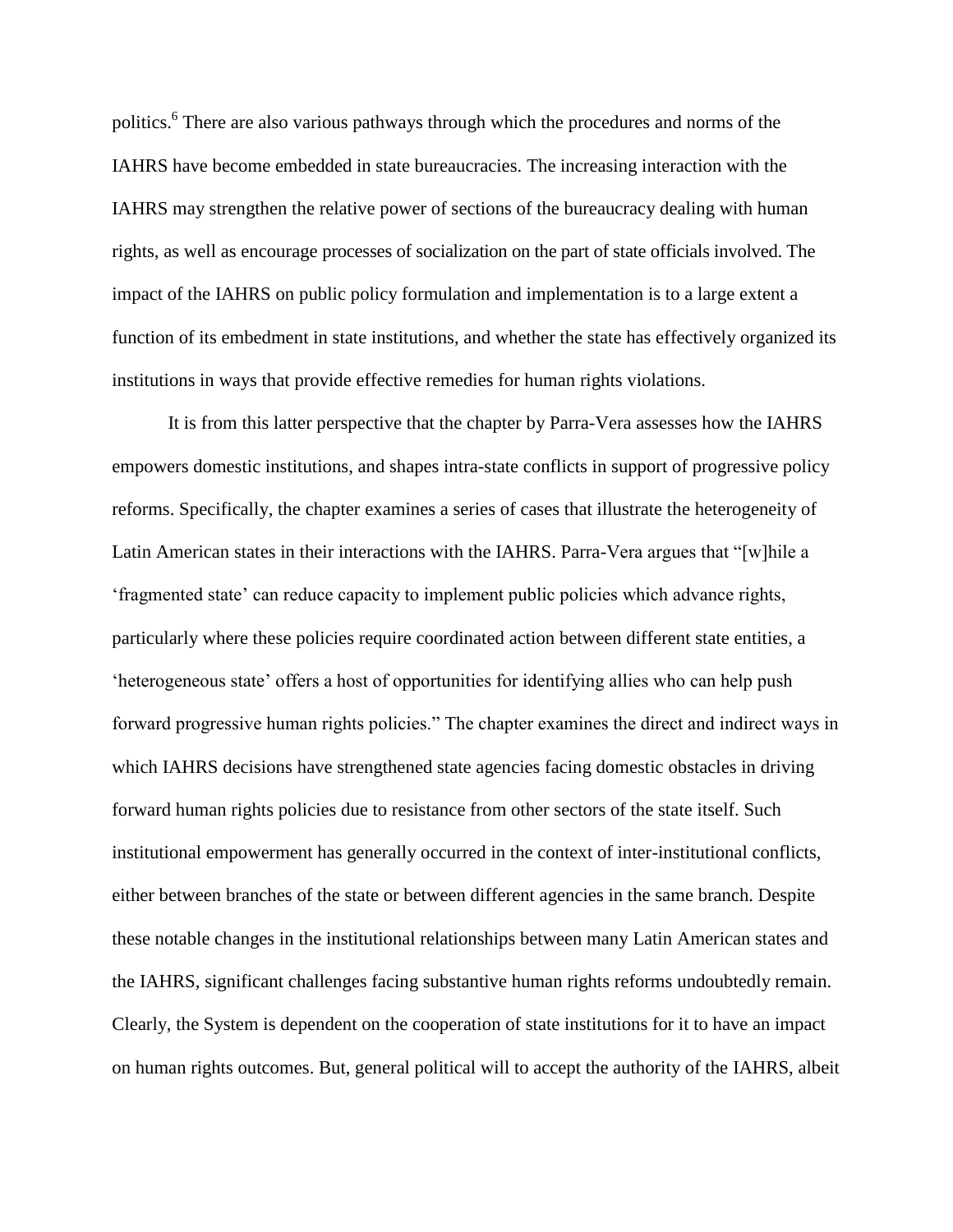important, does not necessarily translate into effective implementation of the IAHRS' decisions and recommendations. Moreover, even in cases where political will exists to comply with the judgements and recommendations of the IAHRS, state institutions do not always have the capacity – whether managerial, administrative, technical, or human – to ensure effective implementation of human rights reforms.

The IAHRS can provide, nonetheless, a political space for discussion and negotiation between the key actors involved in human rights reforms (including different parts of the state). It provides an authoritative set of norms and standards to regulate the specific issue-area subject to the reforms, and it adds an additional layer of political pressure, momentum and urgency to the resolution of human rights problems. An analytical focus on the disaggregated state in the region is therefore required. This is particularly the case with regards to national human rights institutions (NHRIs) in Latin America, as shown in the chapter by Pegram and Herrera. The authors argue that, "although lacking in enforcement authority themselves, NHRIs can play an important role in mobilising domestic human rights politics, drawing on a range of protective and promotional powers." Their position within state structures could make these institutions effective domestic interlocutors of the IAHRS. Crucially, NHRIs can also facilitate domestic mobilisation of civil society actors, including providing resources and political support to efforts to engage with the IAHRS. However, their chapter highlights the still significant limitations on the roles that NHRIs can play. As Pegram and Herrera state "[e]ven where robust official implementation mechanisms such as NHRIs exist, careful attention must be paid to their actual performance in order to avoid the risk of creating 'illusions of compliance' whereby formal rulecompliance substitutes for more meaningful indicators of positive change." These caveats notwithstanding, the interactions between NHRIs across the region and the IAHRS have been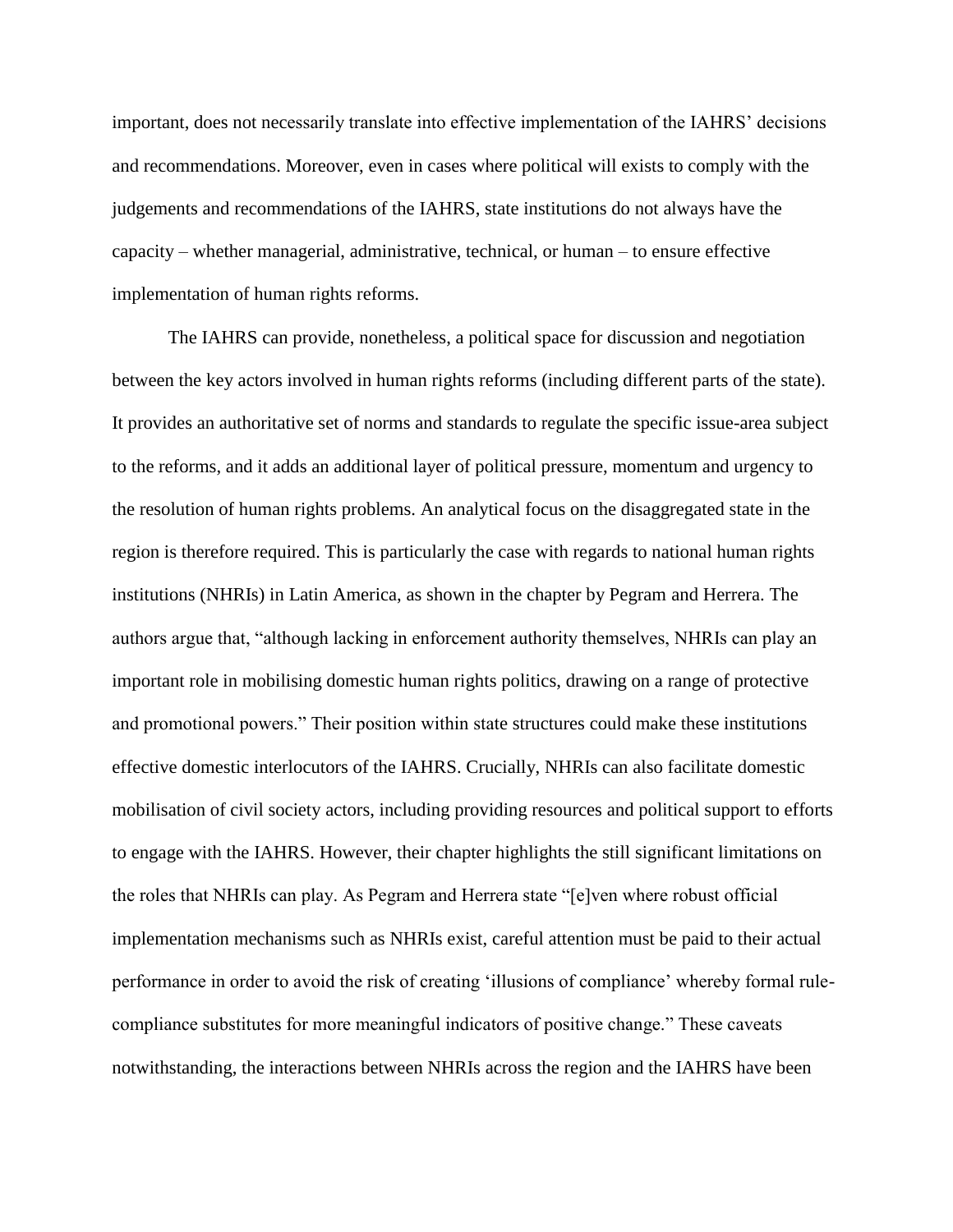limited to date, which means that there is an untapped potential for strategic alliances between the IAHRS and NHRIs in processes of human rights implementation.

The third section of the book focuses on concrete country case studies to highlight the importance of domestic politics and agency, including the role of domestic political constituencies in both facilitating and resisting the impact of the IAHRS. The chapter by Rocha Reis explores transnational activism and coalitions of domestic interest groups in Brazil. The author highlights the contrast between the persistent lack of compliance with IAHRS rulings by Brazilian authorities, on the one hand, and the continuing political relevance of the IAHRS as a political actor in the country, on the other. Drawing on an analysis of the IACHR's merits reports, with a focus on violations in the context of land conflicts in Brazil, Rocha Reis shows that the Commission has had an important impact on the balance of power between pro- and antihuman rights coalitions. Importantly, the chapter demonstrates that there are situations where the Commission's decisions have important positive effects on domestic human rights politics, without state authorities having formally responded to, or sought to comply with, the IACHR's recommendations and decisions.

Along the same line of analysis, the chapter by Boti Bernardi analyses the impact of the IAHRS on transitional justice in Peru. The author focuses on the contested politics of transitional justice (TJ) in Peru and describes the crucial role of NGOs bringing cases to the IAHRS, and the central importance of a receptive judiciary to advance TJ. The chapter advances an understanding of impact that goes beyond (rule) compliance and implementation of Court rulings, and that focuses on the capacity of the IAHRS to empower domestic pro-rights constituencies in their domestic struggles. As Boti Bernardi explains, "[s]ince the implementation of international standards involves political conflicts and clashes between anti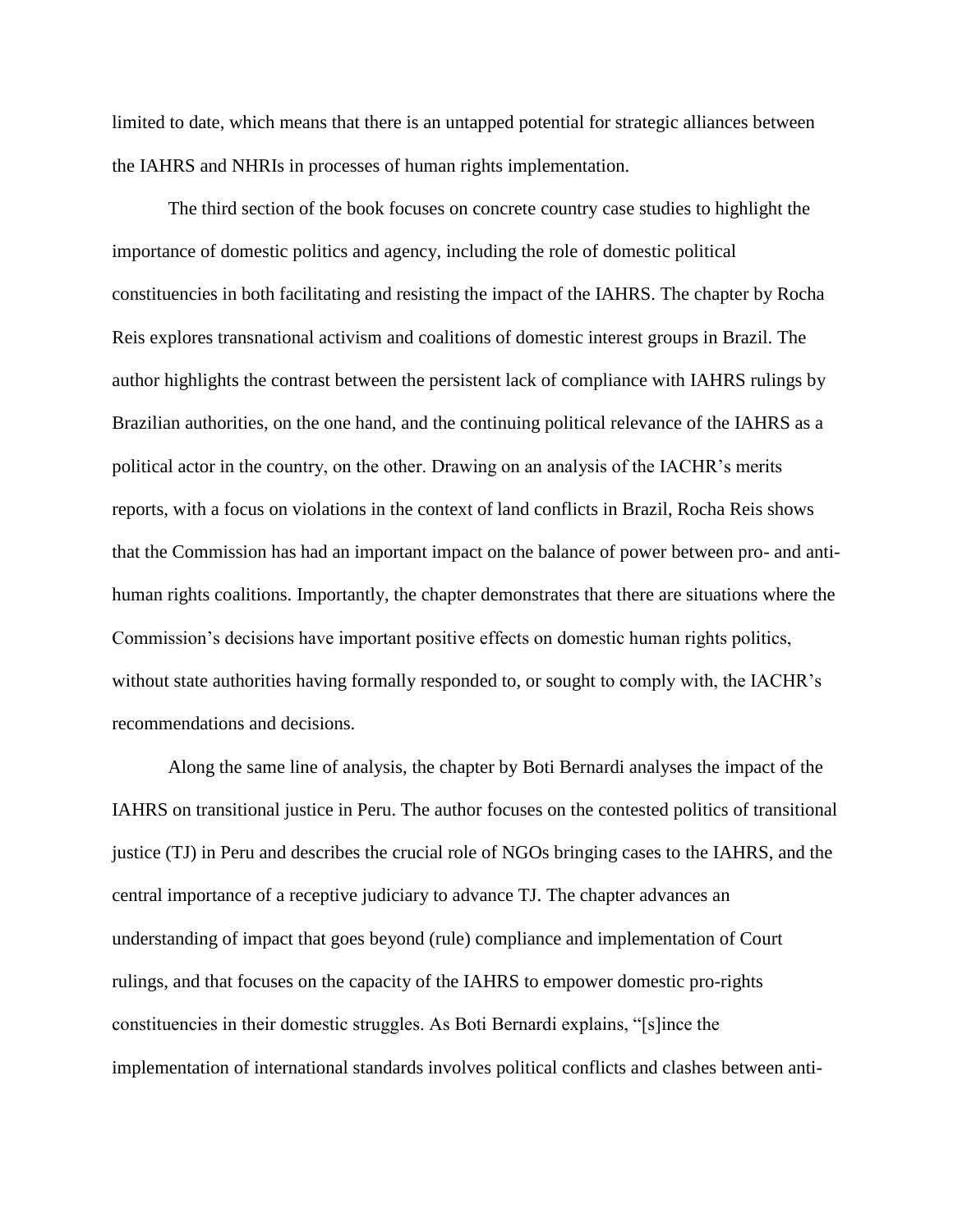and pro-compliance constituencies, the Inter-American System will only have an impact where domestic groups are able to, firstly, deploy the IAHRS as a mechanism and tool for their own empowerment and secondly, to overcome the resistance of actors who consider the IAHRS to represent a threat to their interests." The specific case study of transitional justice struggles in Peru also shows the volatility of human rights politics and that domestic political circumstances and favourable pro-rights coalitions are prone to reversals, with consequent negative effects on the extent to which IAHRS norms and practices are adopted locally.

The politics of transitional justice is also the focus of the chapter by Martínez Barahona and Gutiérrez Salazar, which examines the impact of the IAHRS in the fight against impunity for past crimes in El Salvador and Guatemala. The authors assess the role of the IAHRS in advancing the realisation of victims' rights to truth, justice and reparation in the inhospitable political conditions of the two Central American countries. Interestingly, despite some clear similarities between the two countries in terms of patterns of violations in their respective armed conflicts, the impact of the IAHRS has varied quite significantly. The authors argue that the differences in outcomes are explained by different levels of mobilisation by human rights groups in El Salvador and Guatemala. While the human rights movement in Guatemala has had some success in their efforts to engage with the IAHRS, such efforts have been much more limited in the case of El Salvador. As a result, despite the recent invalidation of the country's amnesty law by El Salvador's Supreme Court drawing on the Inter-American Court's jurisprudence, progress towards human rights accountability in El Salvador is incipient at best. As in the chapters by Reis Rocha and Boti Bernardi, this illustrates how the impact of the IAHRS is facilitated by domestic actors and institutions. Understanding the factors that determine the impact of the IAHRS is especially important given the absence of effective enforcement mechanisms by the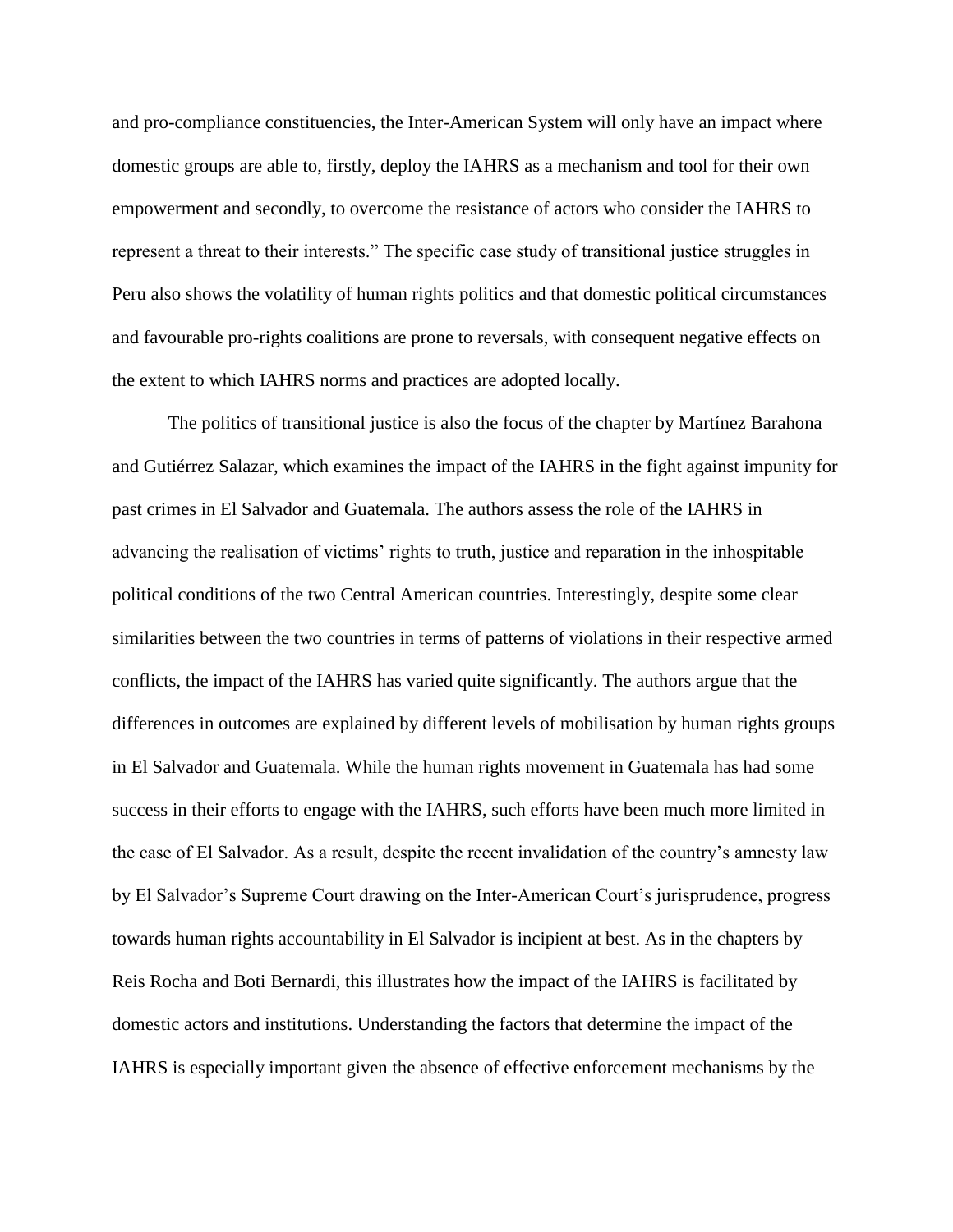political organs of the OAS. The normative and institutional evolution of the IAHRS has led to an increased interaction between the System and domestic political processes and national legal orders. These processes of regionalization provide opportunities for domestic and transnational human rights actors to bring pressure for change in their domestic political and legal systems. The extent to which such struggles are successful fundamentally depends on local constellations of political power.

## **The Future of the IAHRS: Prospects and Comparative Reflections**

This book expands on insights in recent human rights scholarship. To date, there has been an overwhelming focus in empirical human rights research on evaluations of the relationship between state participation in human rights treaties and country performance on different measures of human rights in practice. Yet, an exclusive focus on formal treaties has important drawbacks. Most crucially, there is clearly no mechanical equivalence between treaty ratification and domestic human rights reforms. Rather, state ratification of human rights treaties is often followed by a protracted and contentious process of political struggle about the domestic implementation of human rights norms. By leveraging the IAHRS, domestic human rights groups across Latin America have been able to keep human rights demands alive, despite state and judicial resistance and obstacles encountered at home. The emergence and consolidation of movements of victims, their relatives, and human rights advocates explain to a large extent the persistence of claims over time that characterises the development of human rights as a field of political practice in Latin America. This highlights the importance of contextual analysis of domestic political processes of the kind developed in this book. The book lends empirical support to recent scholarship that indicates that international human rights are likely to have the greatest effects in partially democratic and transitional settings, where rights mobilization is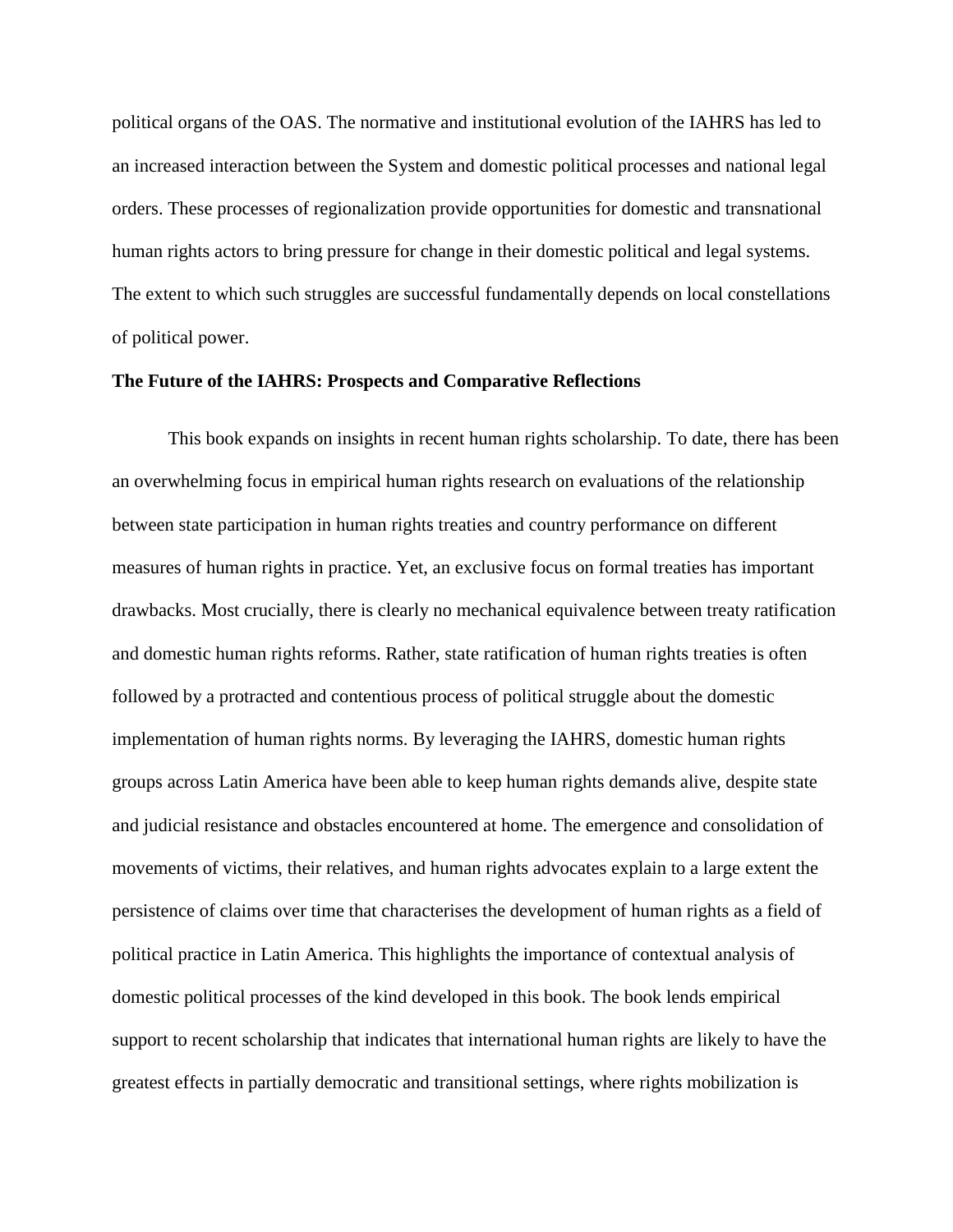motivated by clear protection deficits, and where political space for such mobilisation exists (Simmons, 2009). Indeed, the IAHRS has a range of political, legal and social effects that may foster domestic human rights change. The contributions to this book demonstrate that (international) law not only acts as potential constraints on government action. Focusing exclusively on the law as a constraint, misses the important constructive role that international human rights law has in legitimating political behaviour. This has been highlighted by several of this book's authors in their discussions of the role of the IAHRS in enabling, as opposed to principally constraining, state action for the protection and promotion of human rights.

Taken together, the contributions to this book demonstrate that there are multiple ways in which the IAHRS matters that are not captured in traditional compliance models. The IAHRS has significant and demonstrable positive effects on domestic human rights that go beyond state compliance in individual cases. This shows that there is a highly significant conceptual and empirical difference between compliance with a particular ruling and the impact of that ruling, as well as the impact of the IAHRS more broadly. Using both qualitative and quantitative evidence from the IAHRS the chapters evaluate how different implementation paths unfold and how they are shaped by domestic political actors and institutions. While impact is shaped by a number of factors, the combined insights of the chapters in this book indicate that the IAHRS is likely to be most effective where its various mechanisms are employed in a coordinated fashion; where domestic actors utilise its rulings and precedents to further their own efforts to bring about national-level policy change; and where its decisions attract significant media attention.

Nonetheless, the IAHRS is currently facing a series of inter-locking political challenges that have raised fundamental concerns regarding its capacity to advance the realisation of human rights in the region. In recent years, several states have become increasingly strident in their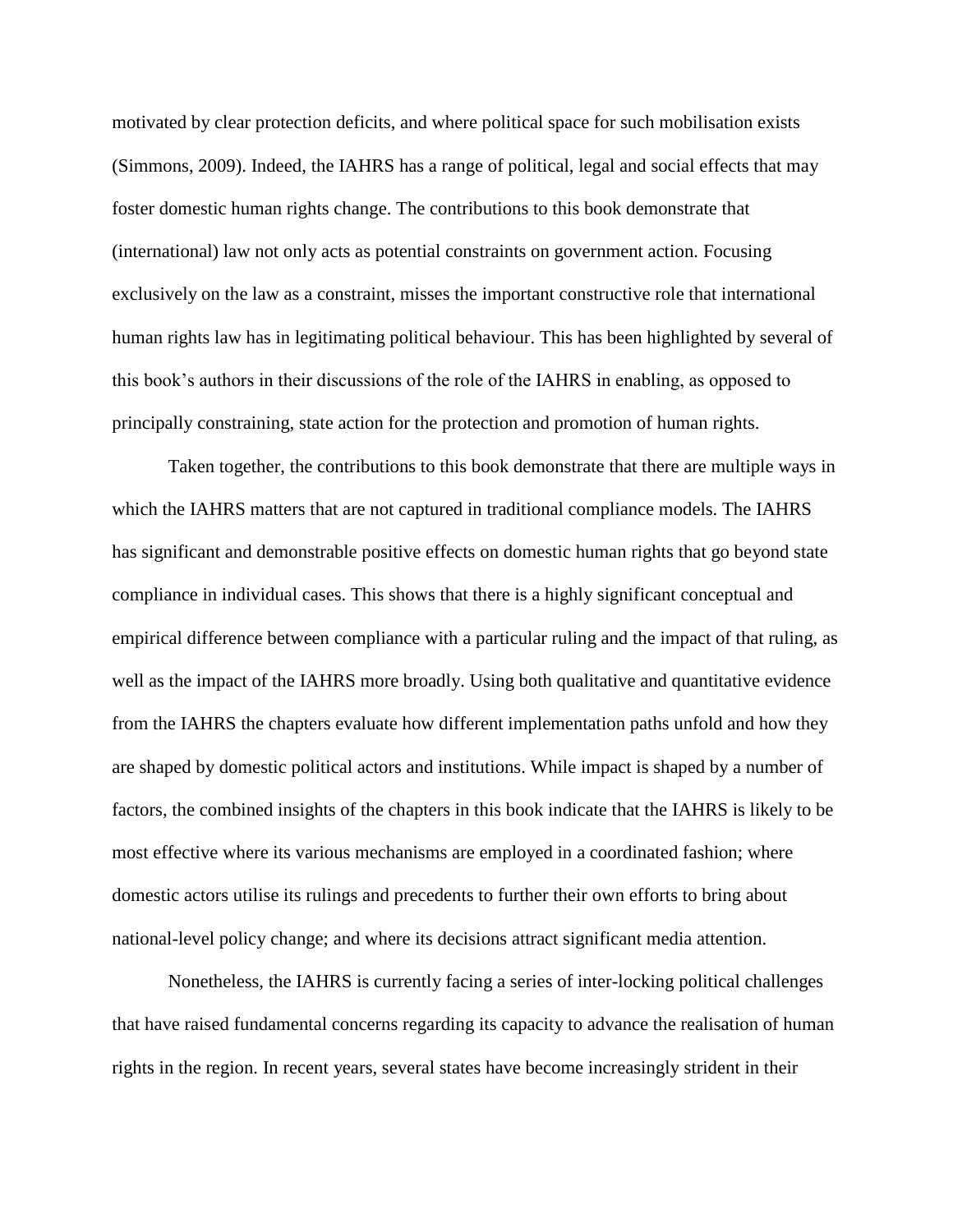challenges to the System, particularly when IAHRS decisions have run counter to important geopolitical and economic policy objectives. Moreover, the rise of sub-regional organisations, such as the Union of South American Nations (UNASUR as per its Spanish acronym), has seen other incipient human rights mechanisms expand into areas that were previously the exclusive institutional remit of the IAHRS. The continued lack of universal ratification of the System's major human rights instruments, particularly by Anglophone parts of the region, remains a source of criticism for those seeking to undermine the IAHRS. Also, unlike in earlier periods of the System's institutional development, the region's governments are today nearly universally elected by popular vote. The formal democratic credentials of governments have made the balancing act for the IAHRS between its role as a supranational human rights arbiter on the one hand, and the principle and practice of subsidiarity on the other, increasingly delicate.<sup>7</sup> In addition, transnational and domestic challenges to IAHRS jurisprudence risk damaging the System's authority and legitimacy in the eyes of its key stakeholders. At the transnational level, cross-national resistance movements target the System's developing jurisprudence and practice on particular human rights standards, such as women's or LGBTI rights, while challenges at the domestic level take many forms, including efforts to overturn IAHRS-inspired legislation.

It should be recognised, however, that throughout its history, the IAHRS has regularly been subject to fierce criticisms, and it has operated in an often politically hostile regional context. Indeed, one of the reasons why the Commission struggled in its early days was the perception that it had been created by the United States as part of its efforts to undermine the Cuban revolution (Engstrom, 2016). The System has also regularly faced challenges from states and officials hostile to its expansion and/or to certain rulings. One crisis in the late 1990s arose as a result of attempts by the government of Alberto Fujimori in Peru to withdraw from the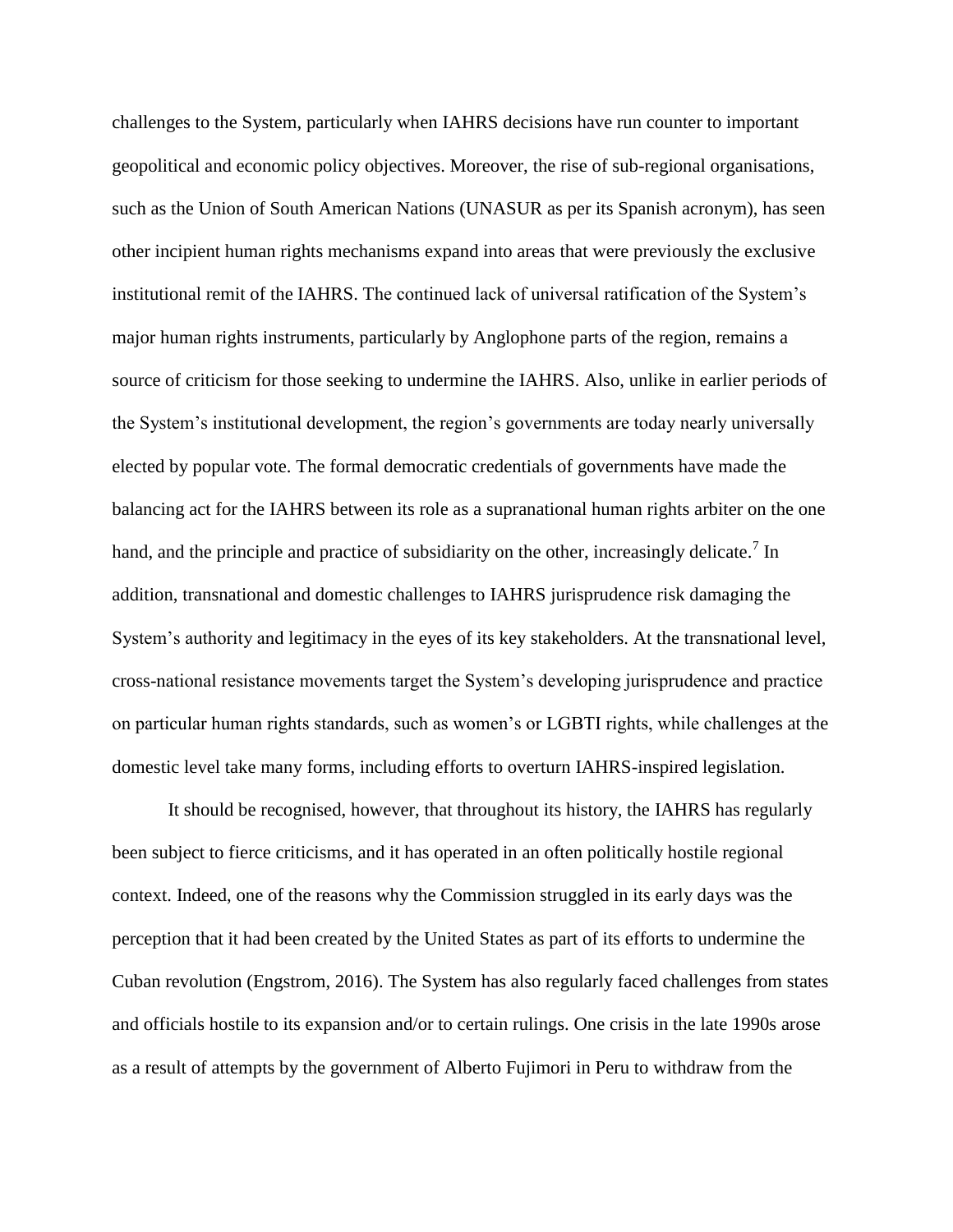Court's jurisdiction. Over the past few decades, Brazil, Dominican Republic, Ecuador, Nicaragua, Peru, Trinidad and Tobago, and Venezuela have all variously suspended payment of organisational dues, (temporarily) withdrawn their ambassadors, claimed not to be bound by a particular Court judgment, and threatened to or actually denounced the American Convention following contested decisions.

A sanguine perspective on the IAHRS, therefore, would seek to put the System's contemporary challenges in context. While the threat of backlash from states is real, it is important to differentiate between backlash and routine domestic judicial and political processes. Resistance may, in part, be an inevitable consequence of being an international human rights institution fulfilling its institutional mandate of monitoring and scrutinizing the human rights records of states. Put differently, as the impact of the IAHRS grows, so, too, do the challenges to its authority. Backlash against the IAHRS, and international human rights more generally, also reminds us that any progressive human rights change is never irreversible. States can move away from implementing human rights standards just as they can move towards it. In other words, while the political challenges to the IAHRS have their immediate causes in the shifting regional politics of Latin America, resistance to impactful human rights politics should not come as a surprise.

The IAHRS itself also has important agency in confronting political challenges. The IAHRS has undertaken important institutional innovations and adaptations in response to changing political circumstances. New initiatives in recent years, such as creating a working group of experts to investigate the disappearances of students in Ayotzinapa, Mexico, have enabled impact in real time, rather than only as a result of years of extended legal proceedings.<sup>8</sup> Moreover, the embedding of the IAHRS across the region – albeit highly uneven – has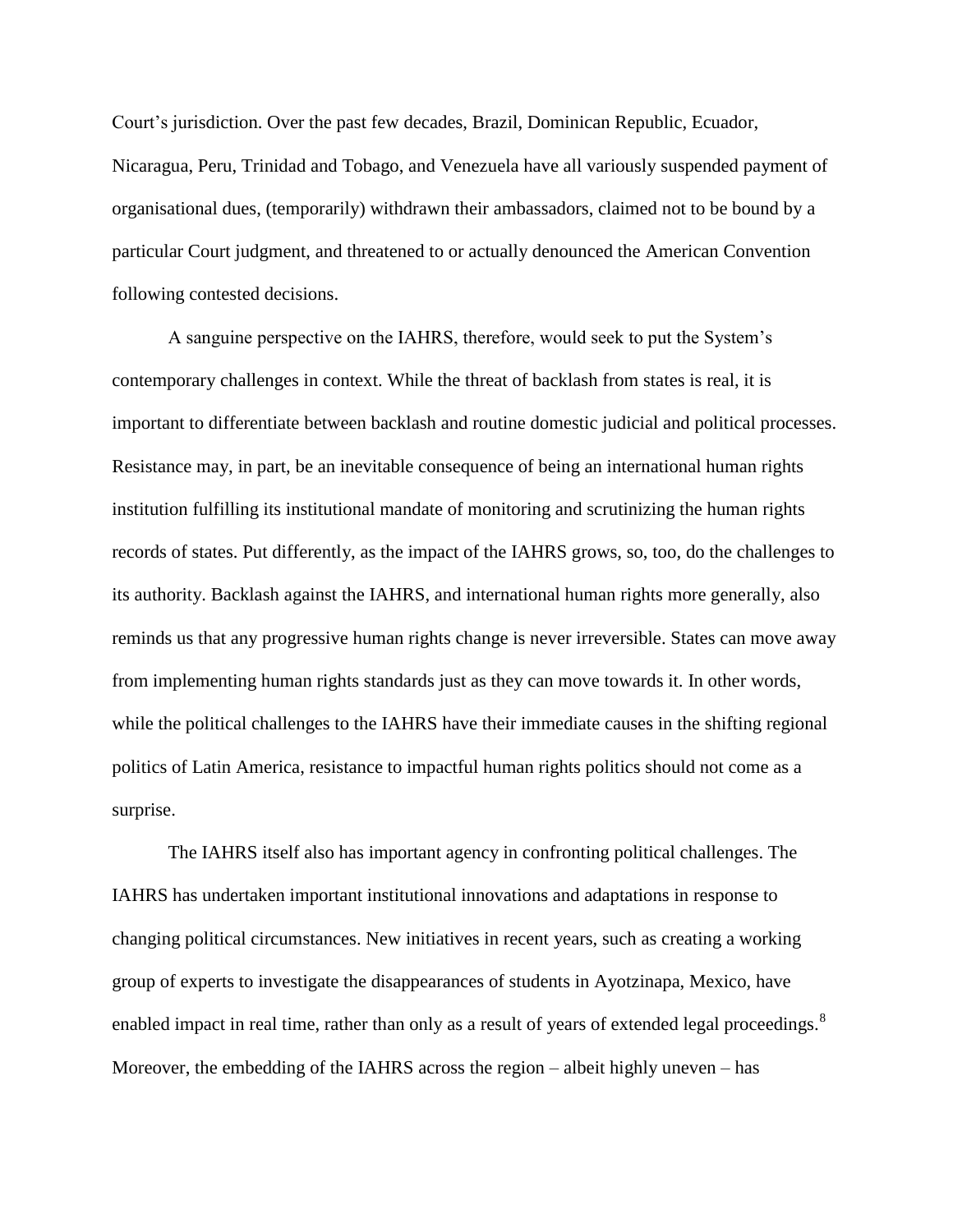significant implications for its institutional future, particularly in light of the challenges facing the IAHRS. The constitutional incorporation of the IAHRS across much of Latin America, for example, has effectively made the System part of domestic legal orders and institutional structures. And, as argued by Huneeus (2016, p.206) in relation to the Inter-American Court: "the expansion of the Court's authority beyond judgment compliance in other states means that there are deep wells of growing support as well. [T]hese wells of support lie beyond the executive branch, and outside the government. Where the Court establishes authority beyond judgment compliance, and its compliance constituencies include actors beyond the parties to the case, its presence likely becomes more stable. It is hard to imagine that Colombia, where the American Convention and the jurisprudence of the IACtHR play so salient a role in domestic politics, could withdraw from the American Convention, and thus the Court's jurisdiction, without domestic repercussions." In short, the transnational character of the IAHRS that has expanded its normative and institutional influence beyond compliance has also strengthened the System's resilience.

The character of these challenges is certainly not unique to Latin America, and the Americas more broadly. This suggests that the future of the IAHRS matters beyond its region. It is against this background that the book closes with an analysis of the IAHRS in comparison with other international human rights institutions, together with a substantive comparative reflection from a leading scholar on the African Human Rights System. The penultimate chapter of the book by Hillebrecht explores the effects of overlapping human rights institutions. Hillebrecht highlights an important, yet often overlooked, feature of the global human rights landscape, namely its institutional density. The global human rights regime is comprised of a dense network of regional and international treaties and enforcement mechanisms. When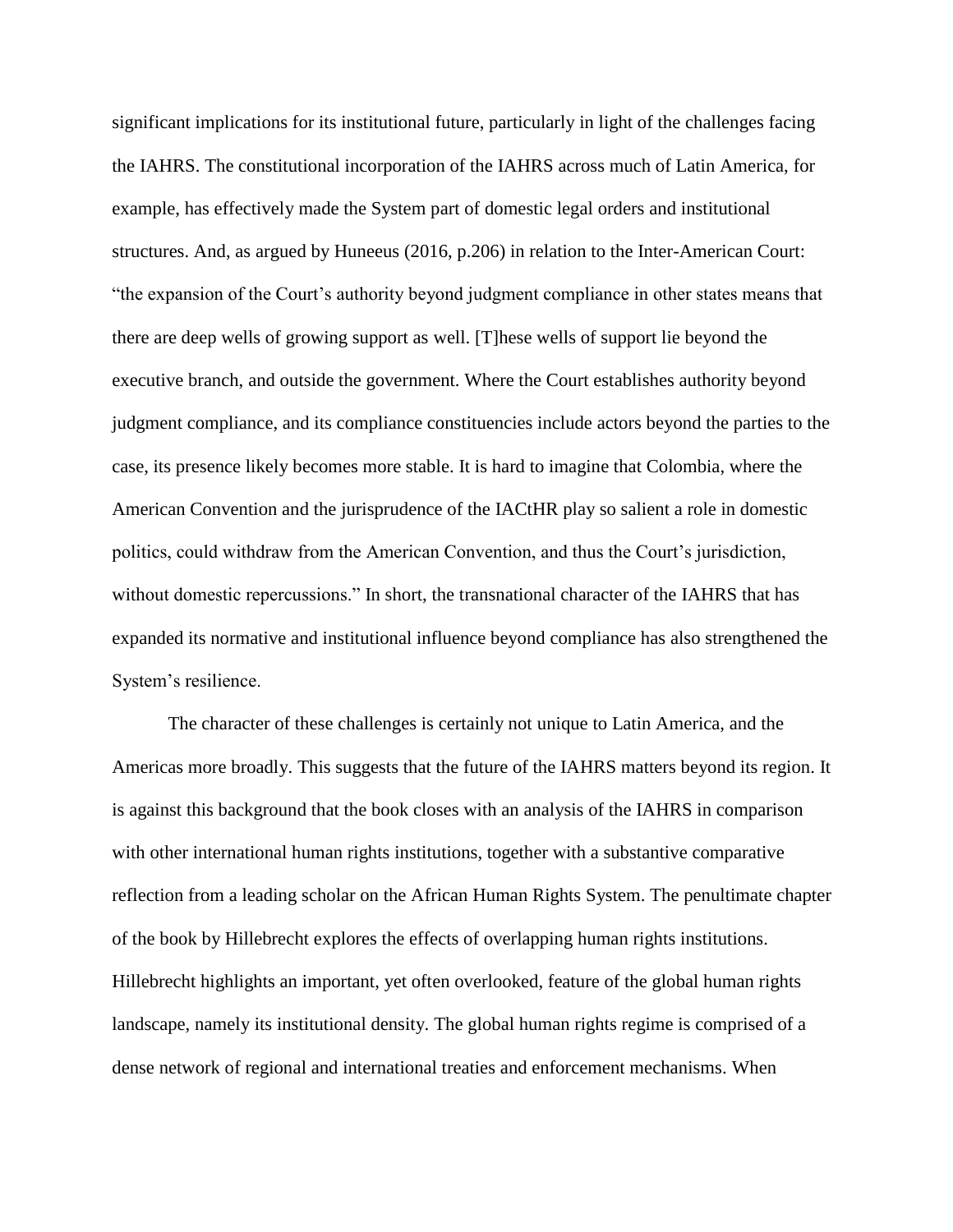considering the effects of international human rights therefore, it is important to assess how states respond to multiple and sometimes competing demands from several distinct human rights institutions. Hillebrecht addresses the interconnectivity of this human rights framework by focusing on the relationship between the Inter-American and UN human rights systems, the recommendations they issue, and the ways in which states implement and comply with these mandates. One of the chapter's key findings is that international human rights institutions with smaller membership and with higher levels of independence from stakeholders are generally more able to effect human rights change. But also, crucially, the chapter suggests "that implementation is […] a domestic affair. [T]he variation in compliance and implementation appears to be across states, not across institutions. That is not to say that the institution providing the recommendation has no role, but rather that the effects of institutional design and membership interact with domestic politics."

The effects of overlapping institutions also have important cross-regional dimensions. The final chapter of the book by Viljoen explores the possibilities and challenges of crossregional comparison by examining the impact of the African and Inter-American Systems, with references to the European System. Viljoen's chapter illustrates the largely unexplored potential to learn broader lessons from comparisons of implementation mechanisms and best practices in different regional contexts. For example, the IAHRS regularly issues structural reform orders, and it has experimented with prioritisation of structural cases. The experience of the European System shows that such procedures, when carefully implemented, can bring advances in particular thematic areas. Similarly, in the European system, the 'margin of appreciation' doctrine has been developed in the practice of the Court and extensively applied. The Inter-American Court has historically avoided this doctrine in its jurisprudence, but some judges have,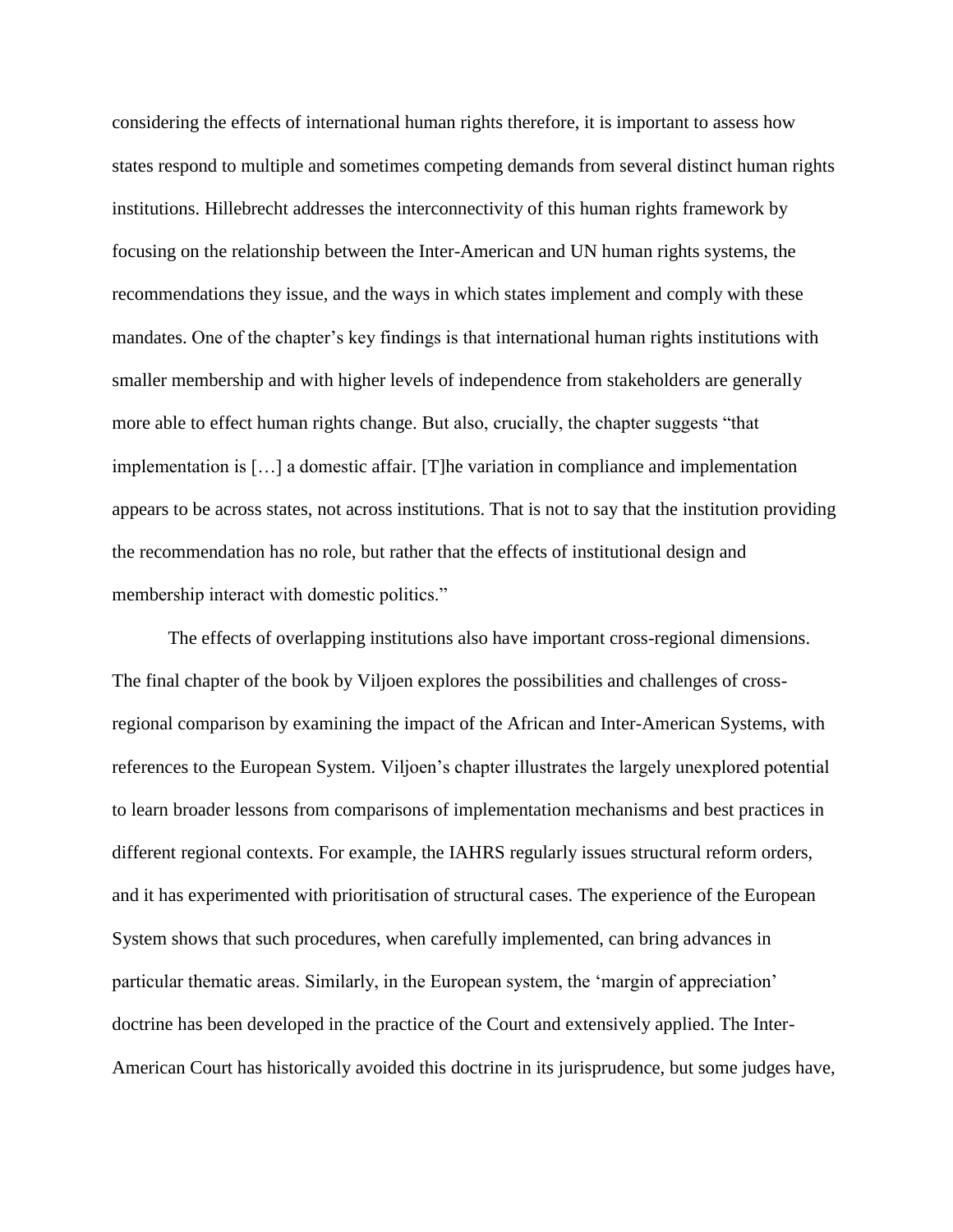in recent years, expressed increasing willingness to consider its application in the region. Conversely, several chapters in this book show the importance of substantive civil society participation in the IAHRS, which stands in stark contrast in this regard with the European System. The central monitoring organ of the Council of Europe, the Committee of Ministers, has traditionally operated in a generally non-transparent manner, with highly limited access for civil society participation to its proceedings. The lessons learned from civil society participation in the IAHRS are therefore very significant for the European System. Similarly, Viljoen also emphasises that there are notable "similarities in patterns of compliance and design of political oversight in the Inter-American and African human rights systems [that] hold much potential for cross-regional learning to be derived from the various systems' institutional responses to weak political oversight."

These comparative reflections on regional systems offer a powerful reminder that human rights actors and institutions are not passive recipients of international human rights norms. In relation to the IAHRS specifically, the System has undergone wide-ranging institutional developments since its creation. The Inter-American Commission in particular, but also the Inter-American Court, has also at various critical conjunctures found allies in regional human rights movements. As a result, the normative strengthening of human rights, as codified by the IAHRS, can from this perspective be seen as a series of legal and institutional responses to the concrete conditions human rights advocates and groups face in Latin America. From this perspective, despite the many challenges it faces, there are reasons to confront the future of the IAHRS with an optimism of both the will and the intellect.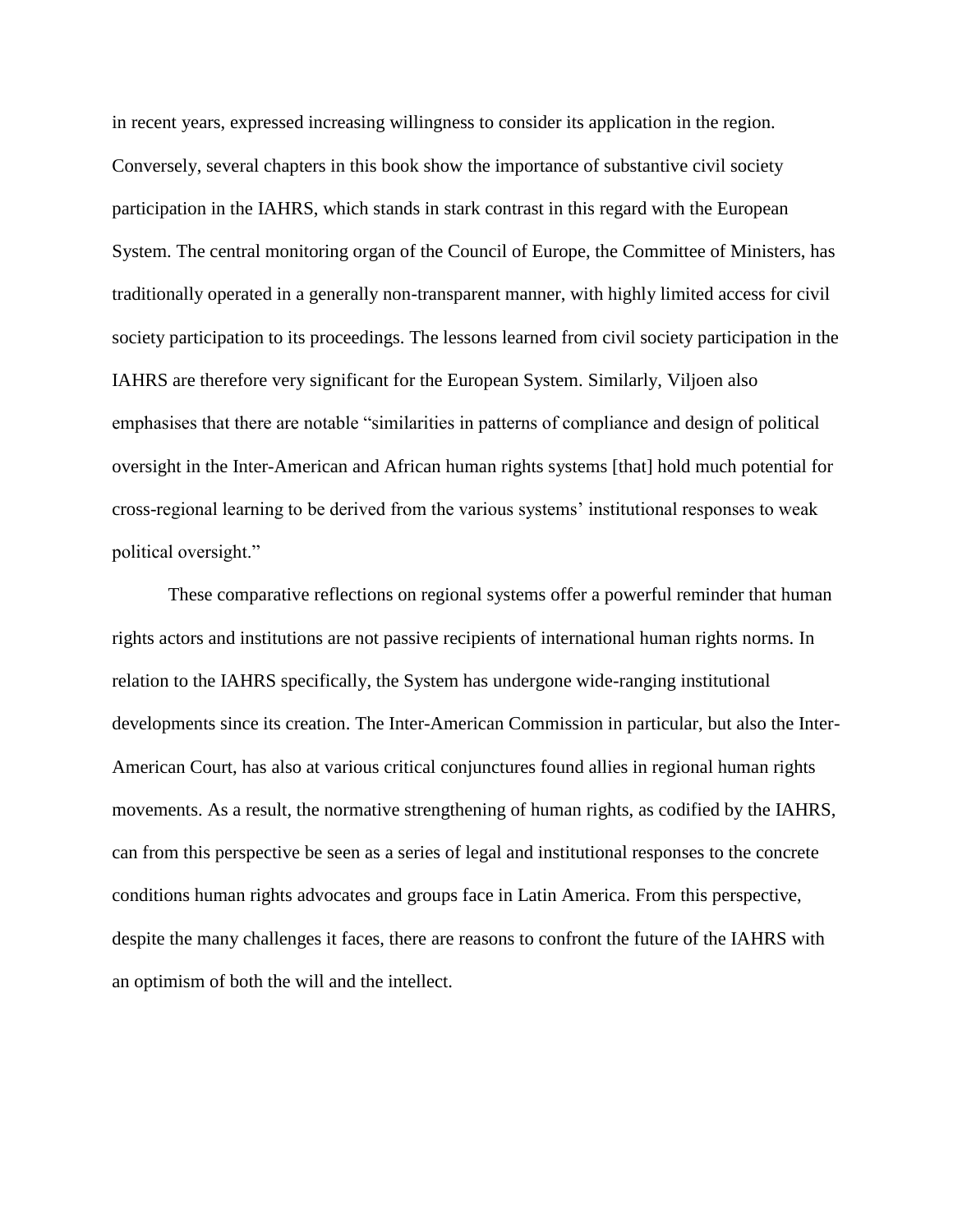## References

Abramovich, Victor (2009). From Massive Violations to Structural Patterns: New Approaches and Classic Tensions in the Inter-American Human Rights System. *Sur: International Journal on Human Rights*, 6, 11.

Alston, Philip (2017). The Populist Challenge to Human Rights. *Journal of Human Rights Practice*. 9, 1, pp. 1-15.

Alter, Karen J. (2014). *The New Terrain of International Law: Courts, Politics, Rights*. Princeton: Princeton University Press.

Basch, Fernando et al. (2010). The Effectiveness of the Inter-American System of Human Rights Protection: A Quantitative Approach to its Functioning and Compliance with its Decisions. *Sur: Revista Internacional de Direitos Humanos*. 7, 12.

Buergenthal, Thomas (2005). Remembering the early years of the Inter-American Court of Human Rights. *New York University Journal of International Law and Politics*. 37.

Burt, Jo-Marie (2014). The Paradoxes of Accountability: Transitional Justice in Peru. In Steve J. Stern and Scott Straus (Eds.). *The Human Rights Paradox: Universality and Its Discontents*. Madison: University of Wisconsin Press.

Cardenas, Sonia (2007). *Conflict and Compliance: State Responses to International Human Rights Pressures*. Philadelphia: University of Pennsylvania Press.

Cavallaro, James and Stephanie Brewer (2008). Reevaluating regional human rights litigation in the twenty-first century: the case of the Inter-American Court. *American Journal of International Law,* 102.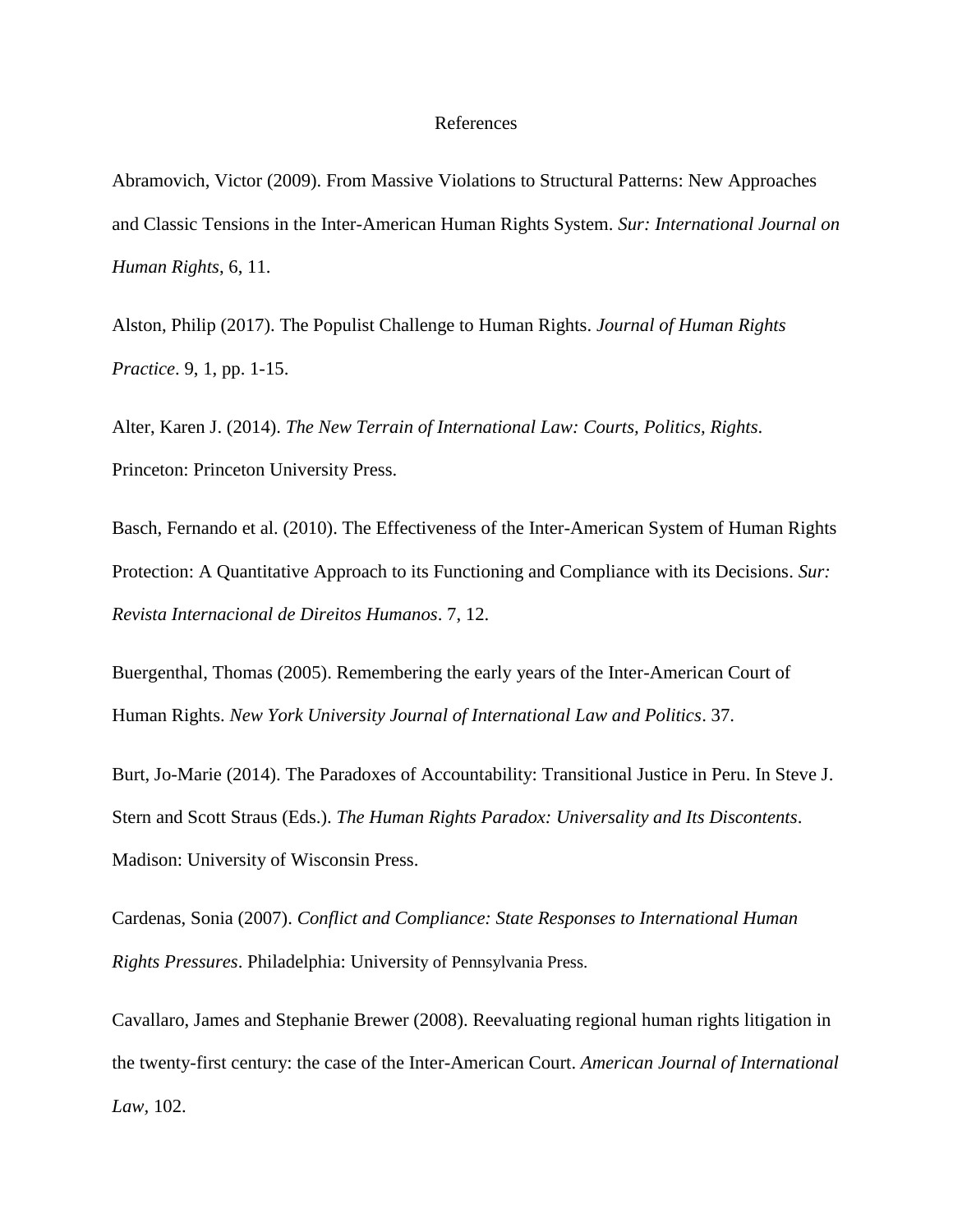Downs, George W., David M. Rocke, and Peter N. Barsoom (1996). Is the good news about compliance good news about cooperation?. *International Organization*. 50, 3, pp. 379-406.

Dulitzky, Ariel (2011). The Inter-American Human Rights System Fifty Years Later. *Quebec Journal of International Law*, 127

Engstrom, Par (2016). The Inter-American Human Rights System and U.S.-Latin American Relations. In Andrew Tillman and Juan Pablo Scarfi (Eds.). *Cooperation and Hegemony in U.S.- Latin American Relations*. London, Palgrave Macmillan.

Fearon, James D. (1998). Bargaining, Enforcement, and International Cooperation. *International Organization*, 52, 2, pp. 269-305.

Goldman, Robert (2009). History and Action: The Inter-American Human Rights System and the Role of the Inter-American Commission on Human Rights. *Human Rights Quarterly*. 31, 4.

González-Salzberg, Damián A. (2010). The effectiveness of the Inter-American Human Rights System: a study of the American States' compliance with the judgments of the Inter-American Court of Human Rights. *International Law: Revista Colombiana de Derecho Internacional*. 16, pp. 115-142.

Goodale, Mark and Sally Engle Merry (2007). *The Practice of Human Rights: Tracking Law between the Global and the Local*. New York: Cambridge University Press.

Goodman, Ryan and Tom Pegram (eds.) (2012). *Human Rights, State Compliance, and Social Change: Assessing National Human Rights Institutions*. Cambridge: Cambridge University Press.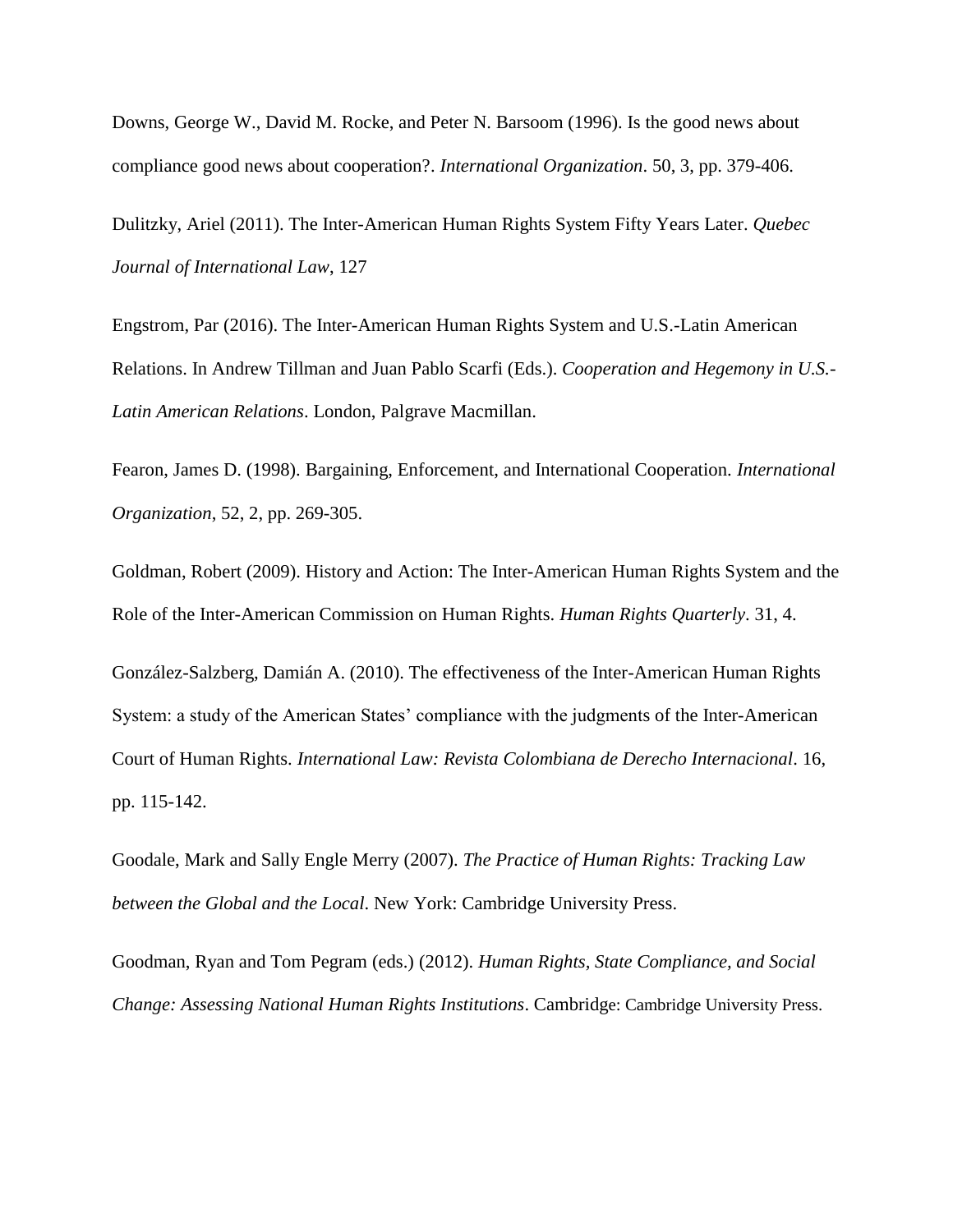Grugel, Jean and Enrique Peruzzotti (2012). The Domestic Politics of International Human Rights Law: Implementing the Convention on the Rights of the Child in Ecuador, Chile, and Argentina. *Human Rights Quarterly*. 34, 1, pp. 178-198.

Haeck, Yves, Oswaldo Ruiz-Chiriboga, and Clara Burbano Herrera (eds.) (2015). *The Inter-American Court of Human Rights: Theory and Practice, Present and Future*. Cambridge: Intersentia.

Hafner-Burton, Emilie (2013). *Making Human Rights a Reality*. Princeton: Princeton University Press.

Hafner-Burton, Emilie and James Ron (2009). Seeing Double: Human Rights Impact through Qualitative and Quantitative Eyes. *World Politics*. 61, 2, pp. 360-401.

Hafner-Burton, Emilie and James Ron (2013). The Latin Bias: Regions, the Anglo-American Media, and Human Rights. *International Studies Quarterly*. 77, 3, pp. 474-491.

Hathaway, Oona (2002). Do Human Rights Treaties Make a Difference?. *Yale Law Journal*. 111, pp. 1935-2042.

Hillebrecht, Courtney (2014). *Domestic Politics and Human Rights Tribunals: The Problem of Compliance*. Cambridge: Cambridge University Press.

Hopgood, Stephen (2014). *The Endtimes of Human Rights*. Ithaca: Cornell University Press.

Howse, Robert and Ruti Teitel (2010). Beyond Compliance: Rethinking Why International Law Really Matters. *Global Policy*. 1, pp. 127–136.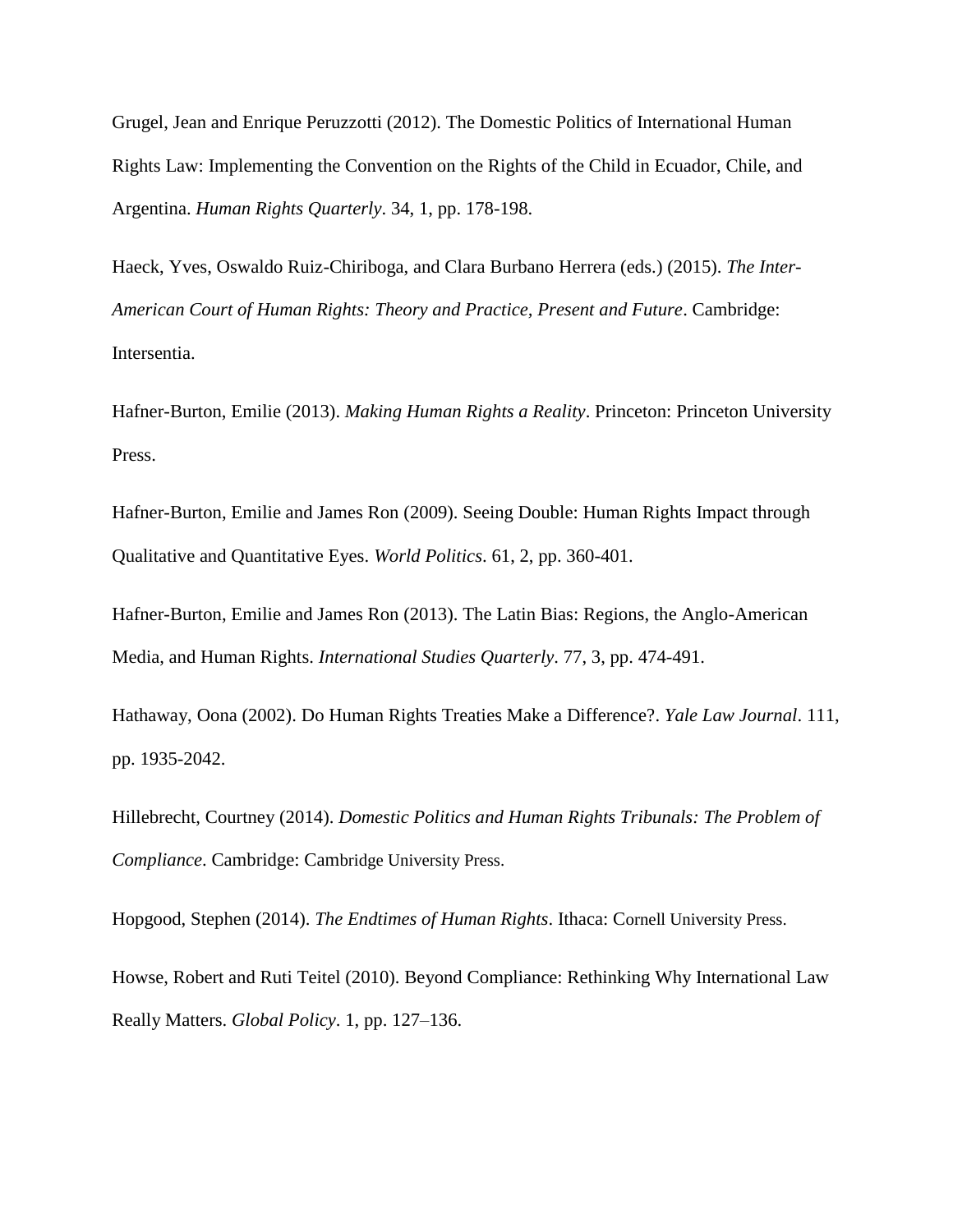Huneeus, Alexandra (2015). Human Rights between Jurisprudence and Social Science. *Leiden Journal of International Law*, 28.

Huneeus, Alexandra (2016). Constitutional Lawyers and the Inter-American Court's Varied Authority. *Law and Contemporary Problems*. 79.

Kapiszewski, Diana and Matthew M. Taylor (2013). Compliance: Conceptualizing, Measuring, and Explaining Adherence to Judicial Rulings. *Law & Social Inquiry*. 38, 4, pp. 803–835.

O'Donnell, Guillermo (1993). On the state, democratization and some conceptual problems: A Latin American view with glances at some postcommunist countries. *World Development*. 21, 8, pp. 1355-1369.

Pasqualucci, Jo M. (2013). *The Practice and Procedure of the Inter-American Court of Human Rights*. New York: Cambridge University Press.

Posner, Eric (2014). *The Twilight of Human Rights Law*. Oxford: Oxford University Press.

Raustiala, Kal and Anne-Marie Slaughter (2002). International Law, International Relations and Compliance. In Walter Carlsnaes, Thomas Risse and Beth Simmons (eds.). *Handbook of International Relations*. London: SAGE.

Risse, Thomas, Stephen Ropp, and Kathryn Sikkink (1999). *The Power of Human Rights: International Norms and Domestic Change*. Cambridge: Cambridge University Press.

Simmons, Beth (2009). *Mobilizing for Human Rights: International Law in Domestic Politics*. Cambridge: Cambridge University Press.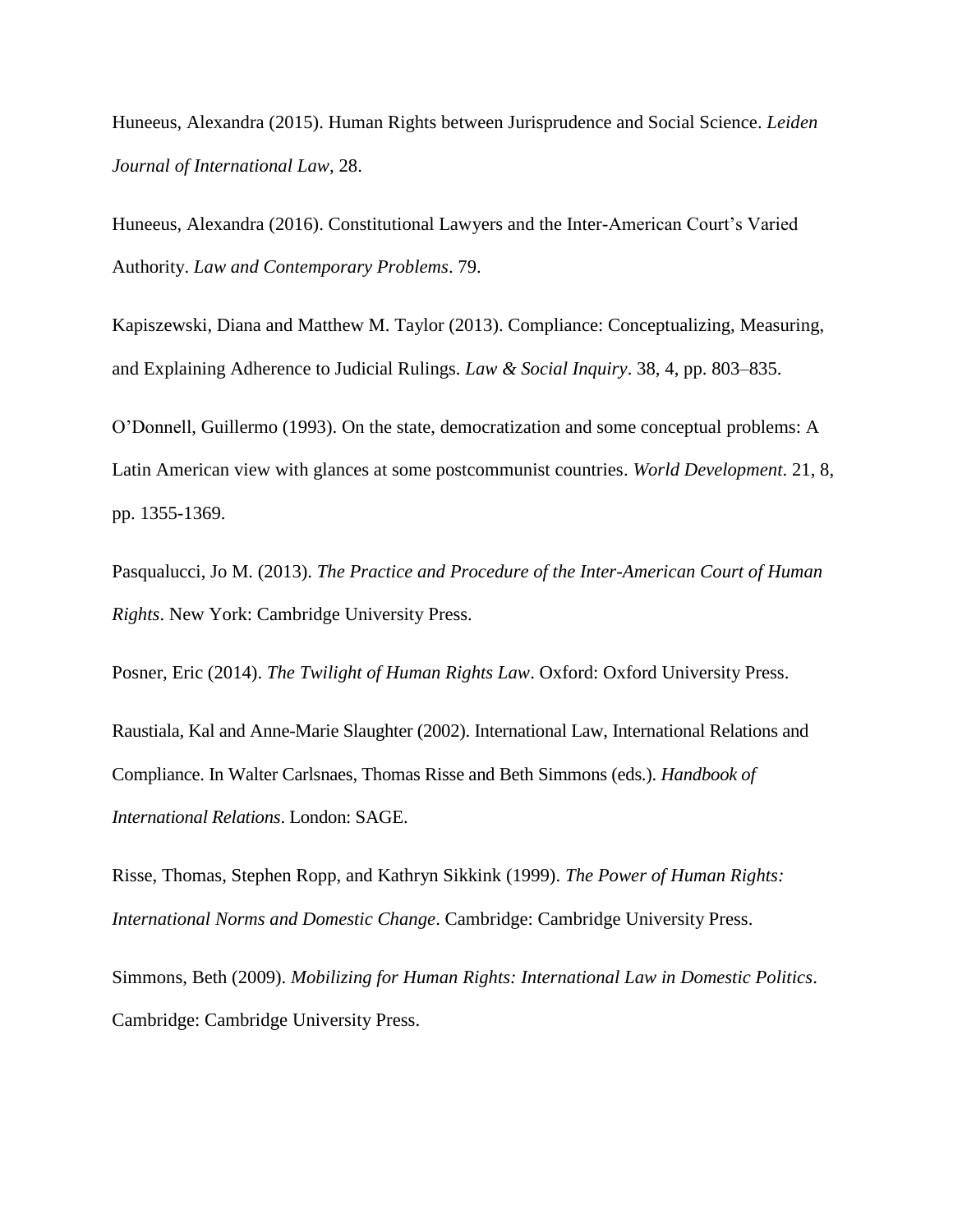## Endnotes

<sup>1</sup> The author is grateful to the following colleagues for very helpful comments on an earlier version of this chapter: Alexandra Huneeus, Courtney Hillebrecht, Ezequiel González-Ocantos, and Tom Pegram.

<sup>2</sup> For similar perspectives in the socio-legal studies literature, see, Kapiszewski & Taylor (2013).  $3$  Hillebrecht (2014), e.g., has assessed compliance on this basis and she has captured states' practices of picking and choosing discrete measures within each ruling, in what she refers to as à la carte compliance.

 $4$  Examples of this often-times insightful literature include Pasqualucci (2013); Haeck et al. (2015); Abramovich (2009); Buergenthal (2005); Cavallaro & Brewer (2008); Dulitzky (2011); Goldman (2009).

<sup>5</sup> Similar account is developed by Burt (2014, p.169). See also, Huneeus (2015).

<sup>6</sup> The Inter-American Court in particular has also been an active actor in seeking to foster increased interaction with domestic judges through the development of its 'conventionality control', which seeks to expand the role of domestic judiciaries in enforcing the American Convention on Human Rights and the rulings of the Court itself. See further Torelly in this volume.

 $<sup>7</sup>$  Such challenges in balancing supranational supervision and domestic policy preferences have</sup> been evident in, for example, the Court's deliberations in relation to the applicability (or otherwise) of domestic reparation programmes, the rule of exhaustion of domestic remedies, and decisions handed down by domestic courts regarding reparations.